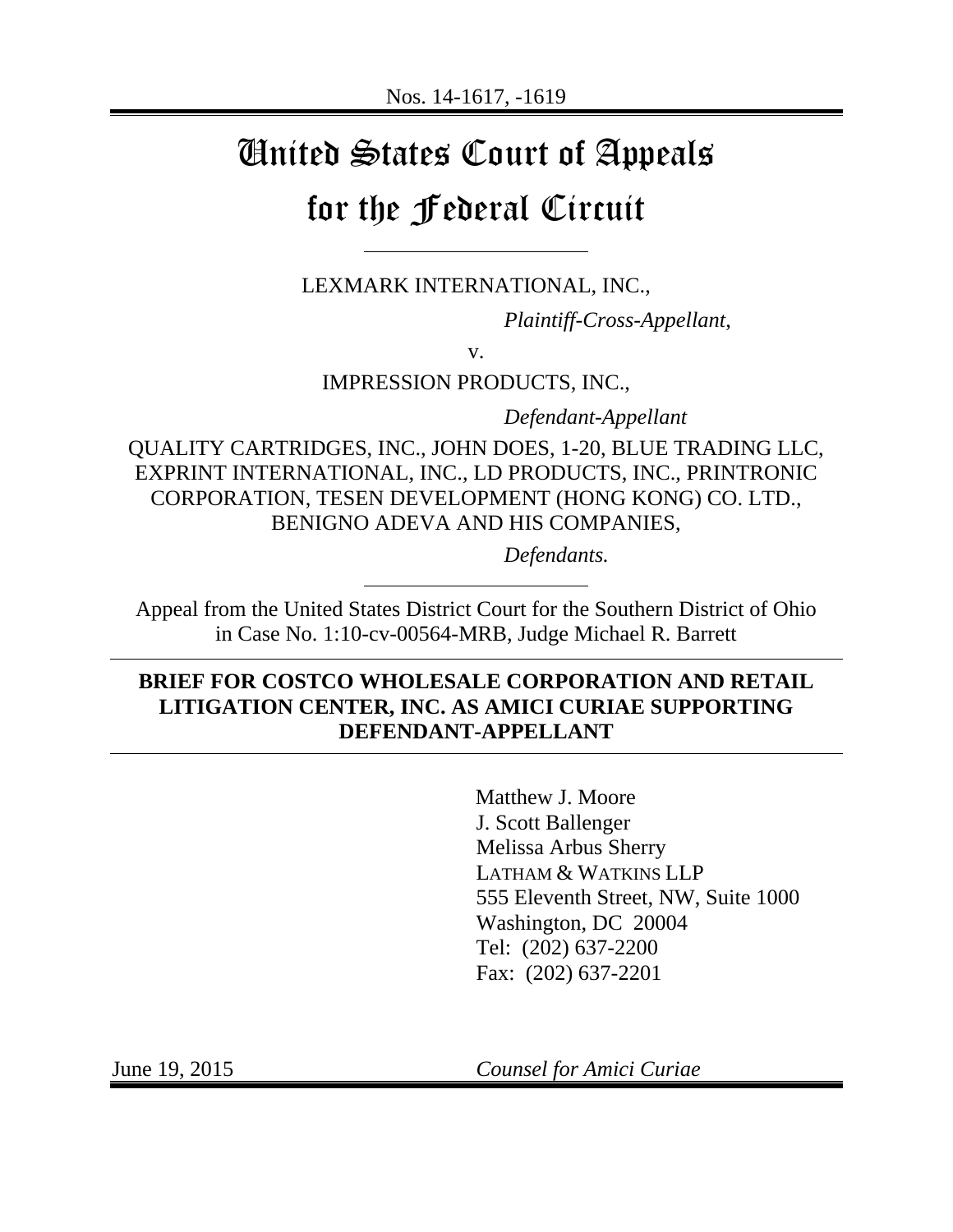### **CERTIFICATE OF INTEREST**

Counsel for amici curiae Costco Wholesale Corporation and Retail Litigation Center, Inc. certifies the following pursuant to Fed. R. App. P. 26.1 and Fed. Cir. R. 29(a) and 47.4:

1. The full name of every party or amicus represented by me is:

Costco Wholesale Corporation and Retail Litigation Center, Inc.

2. The name of the real party in interest (if the party named in the caption is not the real party in interest) represented by me is:

Costco Wholesale Corporation and Retail Litigation Center, Inc.

3. All parent corporations and any publicly held companies that own 10 percent or more of the stock of the party or amicus curiae represented by me are:

None.

4. The names of all law firms and the partners or associates that appeared for the party or amicus now represented by me in the trial court or agency or are expected to appear in this Court are:

**Latham & Watkins LLP**: Matthew J. Moore, J. Scott Ballenger, Melissa Arbus Sherry.

June 19, 2015 /s/ *Matthew J. Moore* 

Matthew J. Moore LATHAM & WATKINS LLP 555 Eleventh Street, NW Suite 1000 Washington, DC 20004

*Counsel for Amici Curiae*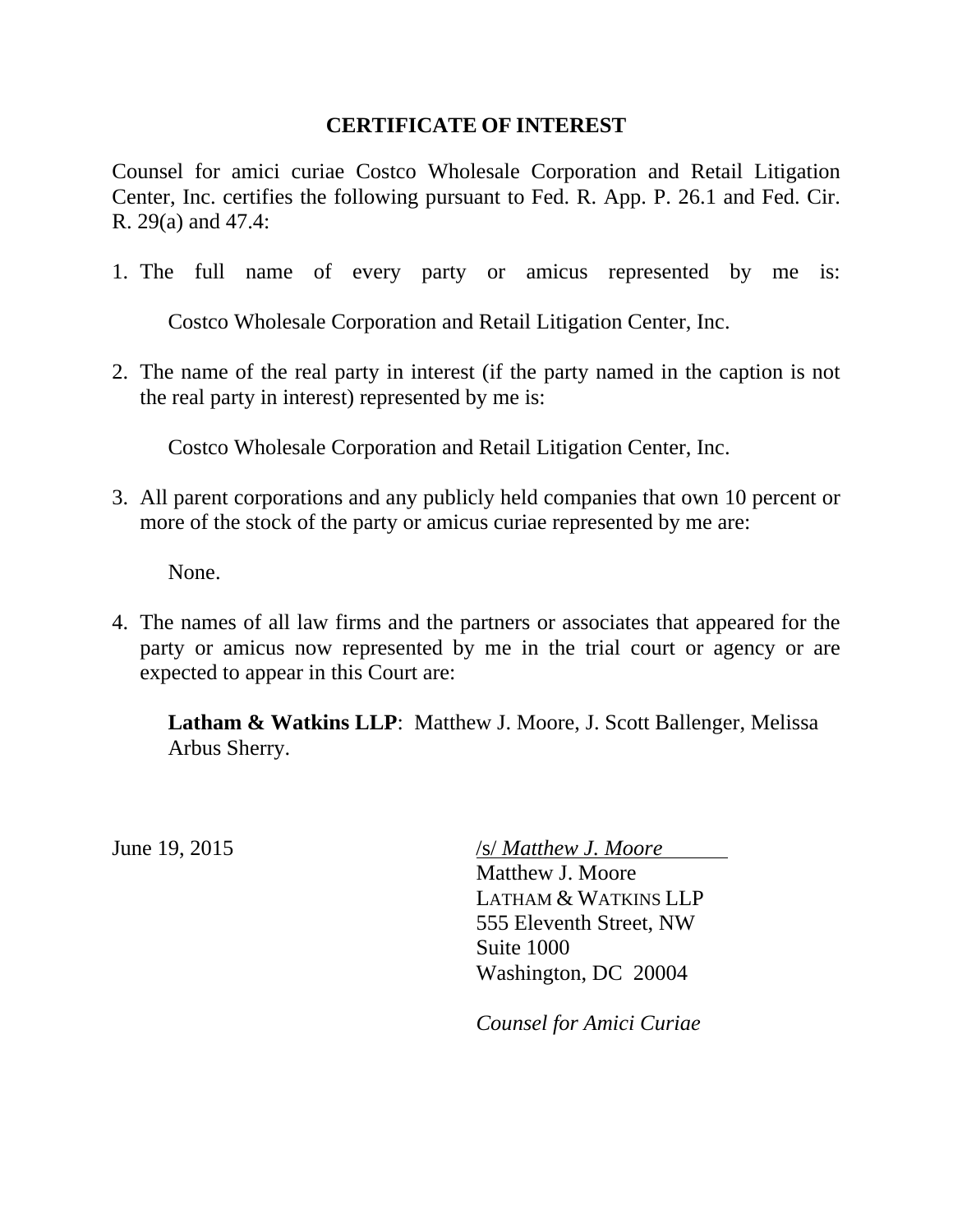# **TABLE OF CONTENTS**

# **Page**

| I.      | PATENT EXHAUSTION TURNS ON WHETHER THE<br>PATENTEE AUTHORIZED THE FIRST SALE OF THE<br>PATENTED ARTICLE, NOT ON WHERE THAT FIRST SALE<br>The Supreme Court has always described the patent exhaustion<br>A. |
|---------|-------------------------------------------------------------------------------------------------------------------------------------------------------------------------------------------------------------|
|         | <b>B.</b>                                                                                                                                                                                                   |
| $\Pi$ . | THE SUPREME COURT'S REASONING IN KIRTSAENG AND<br><b>QUALITY KING APPLIES EVEN MORE FORCEFULLY UNDER</b>                                                                                                    |
| Ш.      | THE PANEL DECISIONS IN JAZZ PHOTO SHOULD BE                                                                                                                                                                 |
| IV.     | PUBLIC POLICY CONSIDERATIONS PROVIDE NO REASON<br>TO DEPART FROM TRADITIONAL PATENT EXHAUSTION                                                                                                              |
| V.      |                                                                                                                                                                                                             |
|         |                                                                                                                                                                                                             |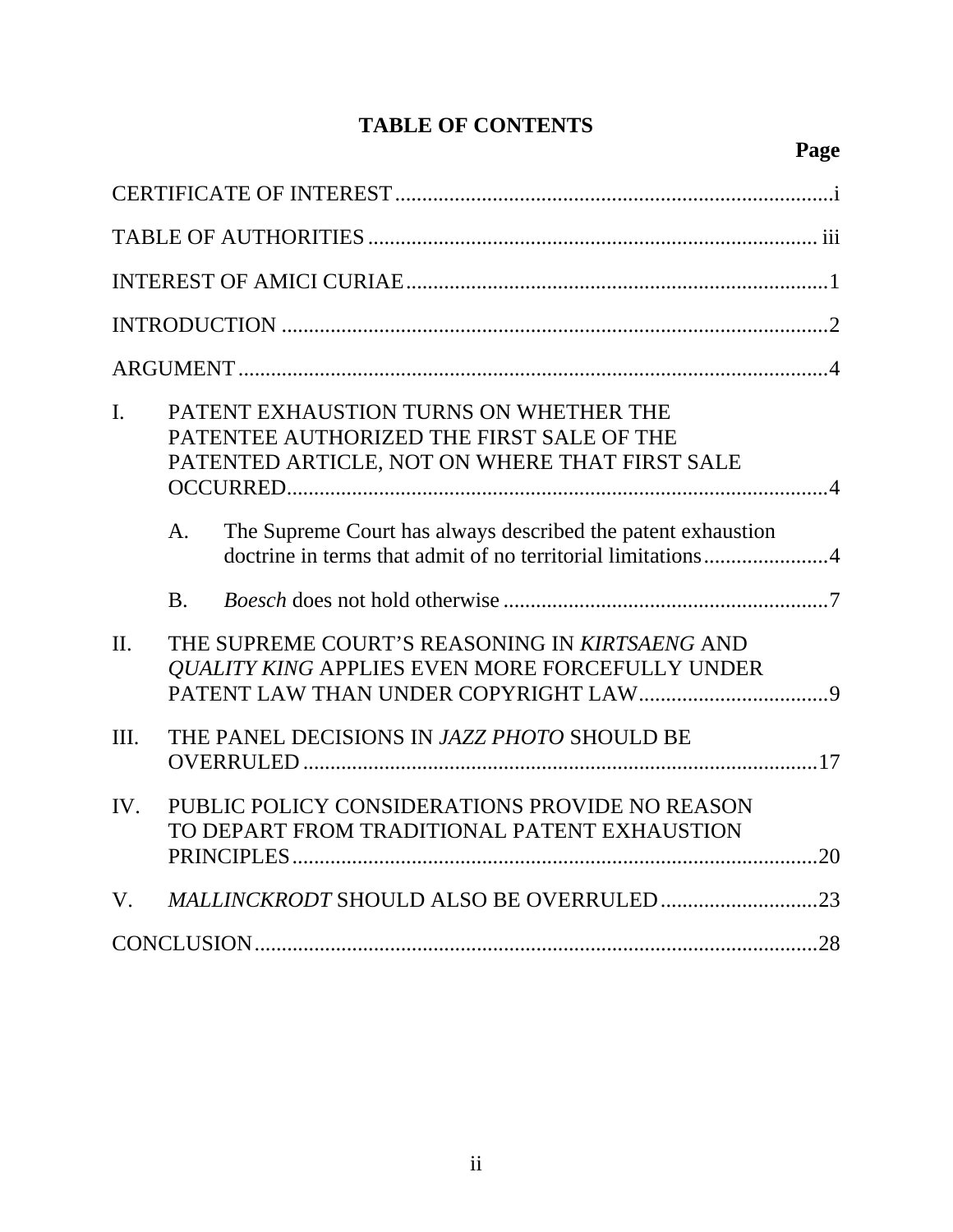# **TABLE OF AUTHORITIES**

# **CASES**

| Adams v. Burke,                        |  |
|----------------------------------------|--|
| Albright v. Teas,                      |  |
| Bailey v. Baker Ice Machine Co.,       |  |
| Bauer & Cie v. O'Donnell,              |  |
| Bement v. National Harrow Co.,         |  |
| Bloomer v. McQuewan,                   |  |
| Bloomer v. Millinger,                  |  |
| Bobbs-Merrill Co. v. Straus,           |  |
| Boesch v. Graff,                       |  |
| Bowman v. Monsanto Co.,                |  |
| Conway's Executors v. Alexander,       |  |
| Costco Wholesale Corp. v. Omega, S.A., |  |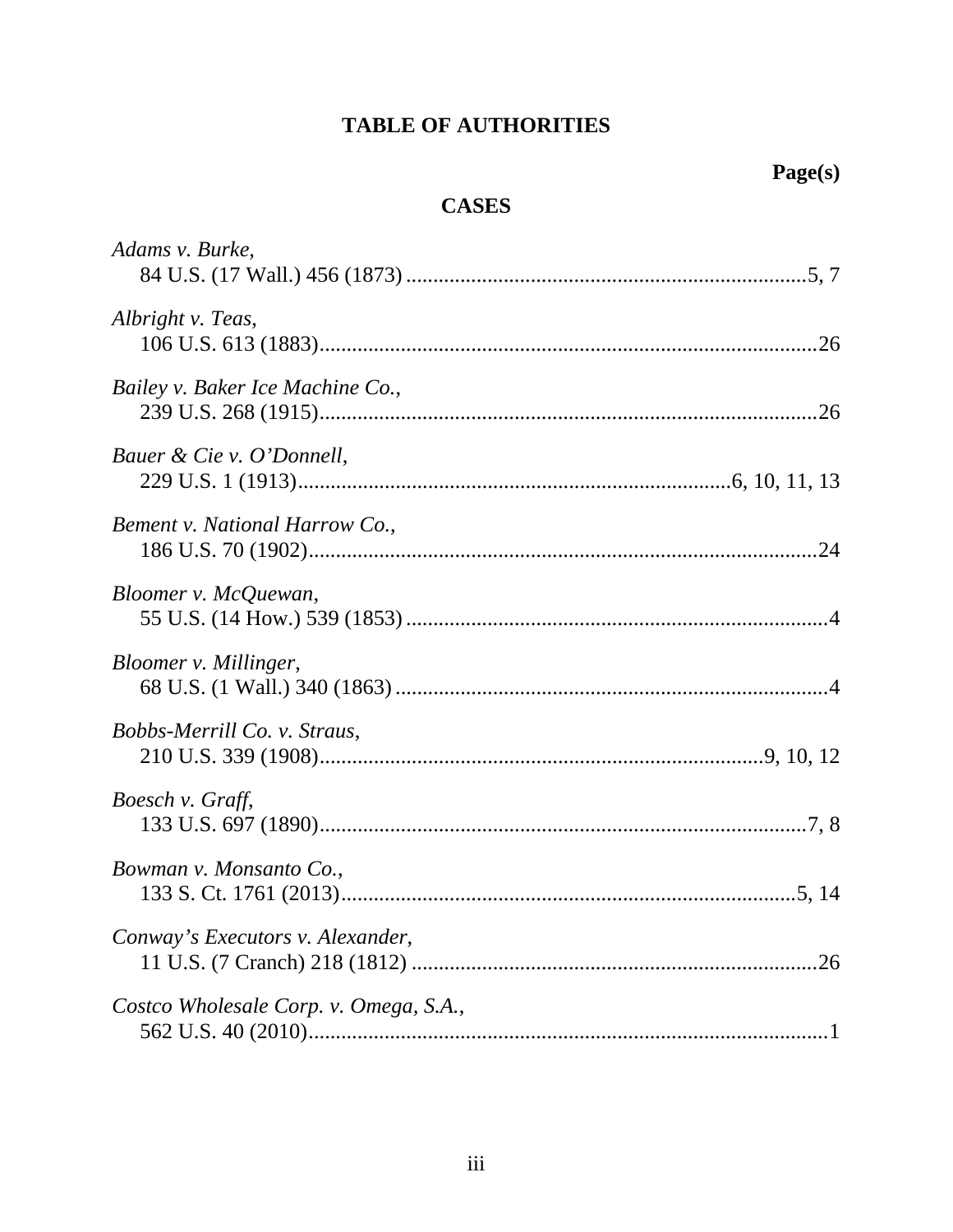| Curtiss Aeroplane & Motor Corp. v. United Aircraft Engineering<br>Corp., |
|--------------------------------------------------------------------------|
| Fosdick v. Schall,                                                       |
| Fuji Photo Film Co. v. Jazz Photo Corp.,                                 |
| General Talking Pictures Corp. v. Western Electric Co.,                  |
| Harkness v. Russell,<br>.26                                              |
| Henry v. A.B. Dick Co.,                                                  |
| Hewlett-Packard Co. v. Repeat-O-Type Stencil Manufacturing Corp.,        |
| Jazz Photo Corp. v. International Trade Commission,                      |
| Keeler v. Standard Folding Bed Co.,                                      |
| Kirtsaeng v. John Wiley & Sons, Inc.,                                    |
| LifeScan Scotland, Ltd. v. Shasta Technologies, LLC,                     |
| Mallinckrodt, Inc. v. Medipart, Inc.,                                    |
| Mitchell v. Hawley,                                                      |
| Motion Picture Patents Co. v. Universal Film Manufacturing Co.,          |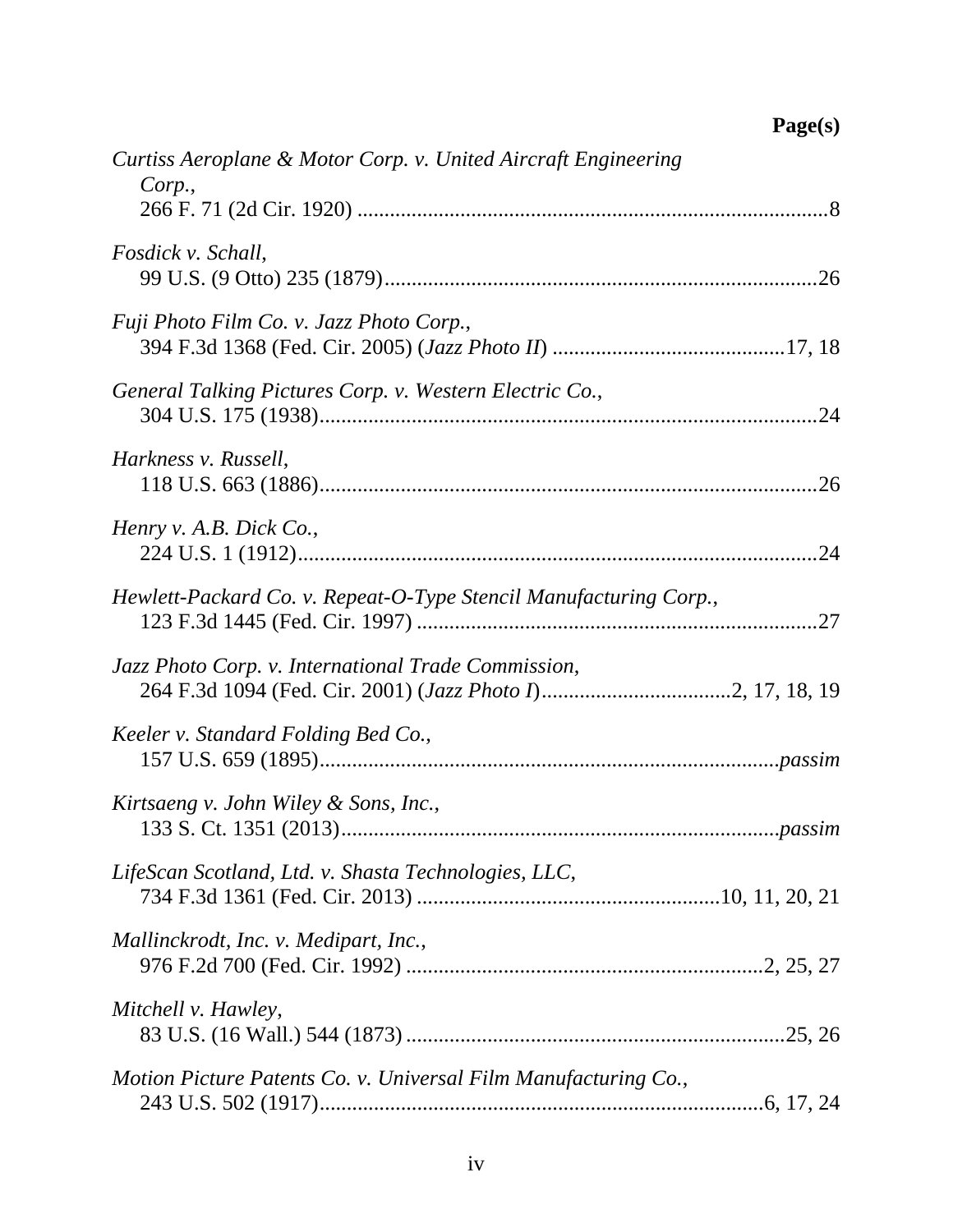# **Page(s)**

| Quality King Distribs., Inc. v. L'Anza Research International, Inc., |  |
|----------------------------------------------------------------------|--|
| Quanta Computer, Inc. v. LG Electronics, Inc.,                       |  |
| Sanofi, S.A. v. Med-Tech Veterinarian Products, Inc.,                |  |
| Sony Corp. of America v. Universal City Studios,                     |  |
| Southard v. Russell,                                                 |  |
| Straus v. Victor Talking Machine Co.,                                |  |
| United Dictionary Co. v. G. & C. Merriam Co.,                        |  |
| United States v. General Electric Co.,                               |  |
| United States v. Univis Lens Co.,                                    |  |

# **STATUTES**

# **OTHER AUTHORITIES**

| Agreement on Trade-Related Aspects of Intellectual Property Rights, |  |
|---------------------------------------------------------------------|--|
| Marrakesh Agreement Establishing the World Trade Organization,      |  |
|                                                                     |  |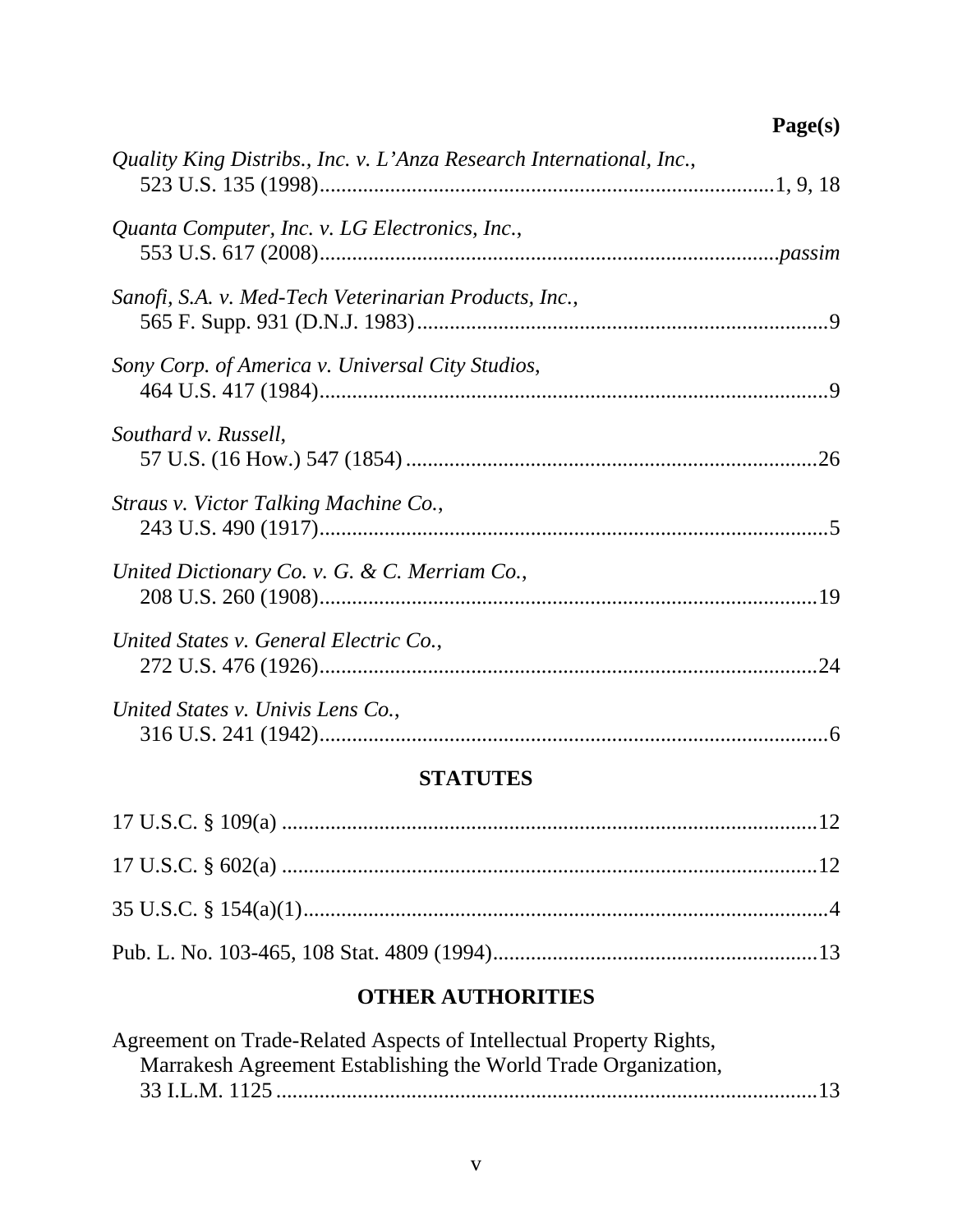# **Page(s)**

| James B. Kobak, Jr., Contracting Around Exhaustion: Some Thoughts<br>About the CAFC'S Mallinckrodt Decision, J. Pat. & Trademark          |  |
|-------------------------------------------------------------------------------------------------------------------------------------------|--|
| 4 Melville B. Nimmer & David Nimmer, Nimmer on Copyright                                                                                  |  |
| Richard H. Stern, The Unobserved Demise of the Exhaustion Doctrine<br>in U.S. Patent Law: Mallinckrodt v. Medipart, 15 Eur. Intell. Prop. |  |
|                                                                                                                                           |  |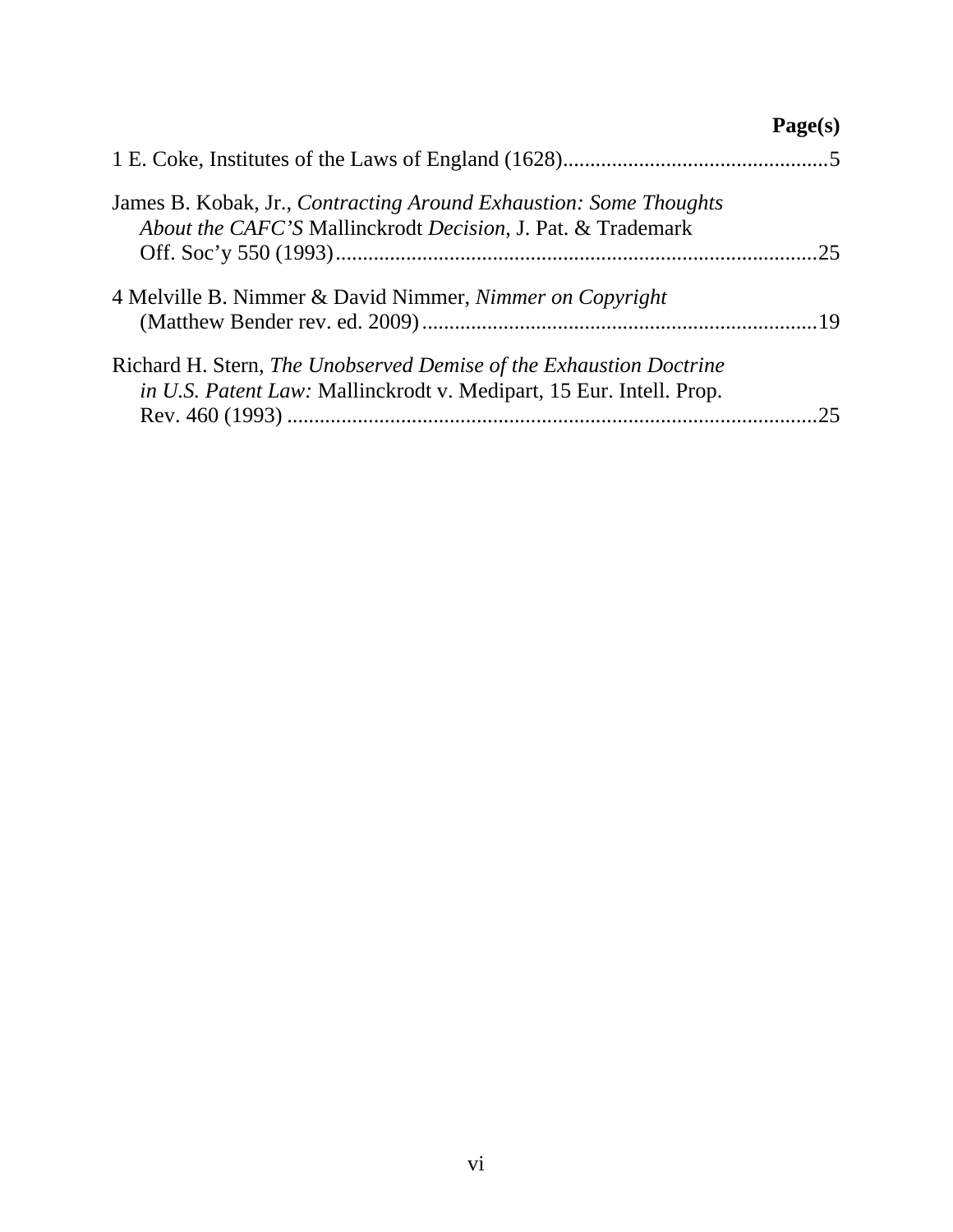# **INTEREST OF AMICI CURIAE<sup>1</sup>**

Costco Wholesale Corporation ("Costco") operates a chain of more than 670 membership-warehouse clubs in the United States and abroad. With annual sales in the last fiscal year of more than \$110 billion, Costco is the second-largest retailer and the largest membership-warehouse club in the United States. Nearly 80 million cardholders shop at its warehouse locations.

Costco is known for selling genuine brand-name merchandise to its members at lower prices than its competitors. The patent exhaustion doctrine plays an important role in Costco's ability to do so. In the course of its business, Costco often sells patented products that, although genuine, were not purchased directly from the patent holder. Some of those products were first sold outside of the United States and some purport to impose post-sale restrictions enforceable under the patent laws. Costco filed an amicus brief in support of the prevailing parties in *Kirtsaeng v. John Wiley & Sons, Inc.*, 133 S. Ct. 1351 (2013), and *Quality King Distribs., Inc. v. L'Anza Research Int'l, Inc.*, 523 U.S. 135 (1998), and it was the petitioner when an analogous copyright first sale question was first presented to the Supreme Court in *Costco Wholesale Corp. v. Omega, S.A.*, 562 U.S. 40 (2010).

 $\overline{a}$ 

 $<sup>1</sup>$  No counsel for any party authored this brief in whole or in part. No party,</sup> party's counsel, or any person other than amici curiae, its members, or its counsel made a monetary contribution intended to fund the preparation or submission of this brief. This Court's April 14, 2015 order authorized the filing of any amicus briefs "without consent" or "leave of court." Order at 4 ("Apr. 2015 Order").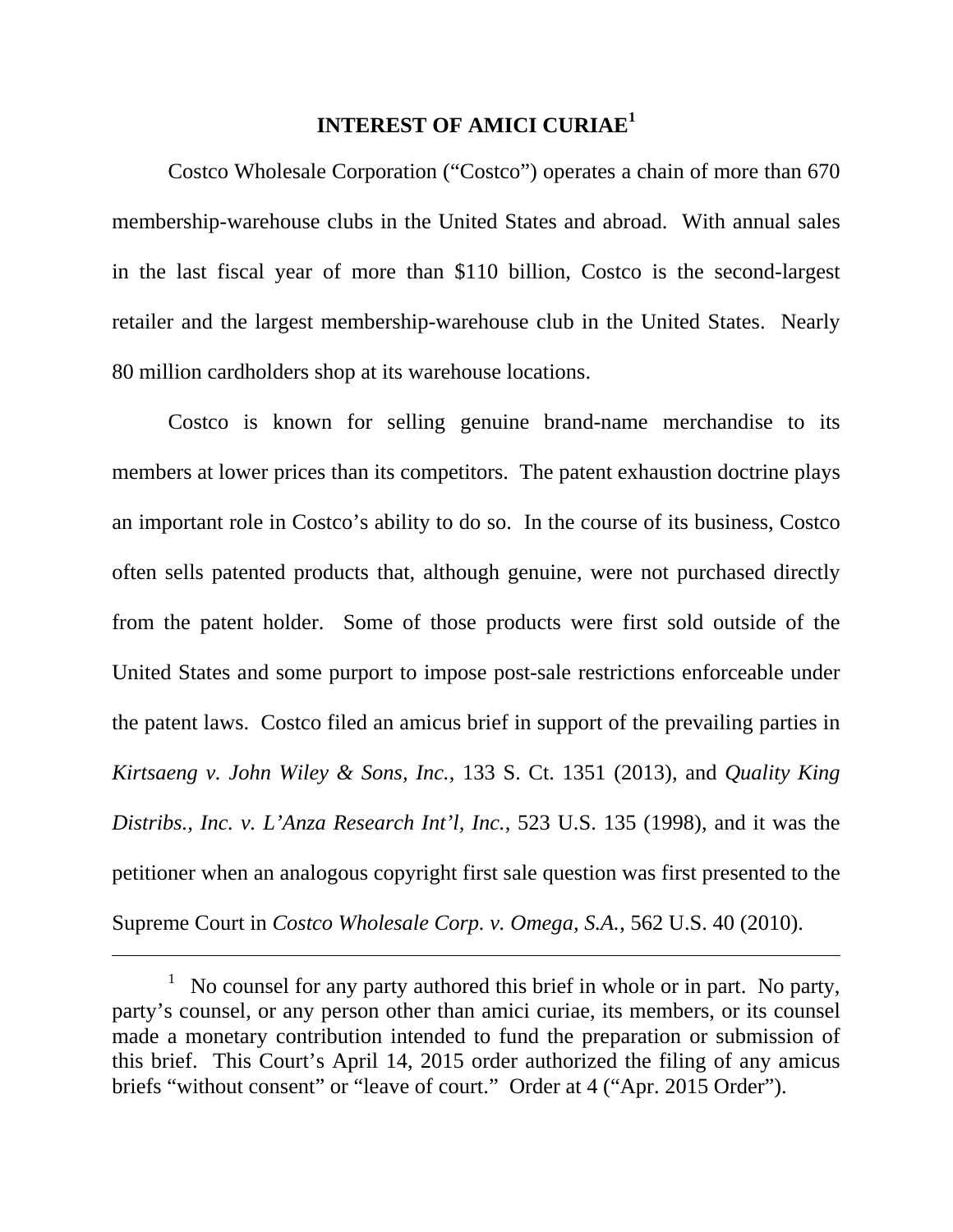The Retail Litigation Center, Inc. ("RLC") is a public policy organization that identifies and participates in legal proceedings that affect the retail industry. The RLC's members include many of the country's largest and most innovative retailers. The member entities whose interests the RLC represents employ millions of people throughout the United States, provide goods and services to tens of millions more, and account for tens of billions of dollars in annual sales. The RLC provides courts with retail-industry perspectives on important legal issues to highlight the potential industry-wide consequences of significant pending cases.

Amici have a substantial interest in the proper resolution of this appeal.

#### **INTRODUCTION**

The Court granted en banc review to consider two questions: (1) whether it should overrule *Jazz Photo Corp. v. International Trade Commission*, 264 F.3d 1094 (Fed. Cir. 2001) (*Jazz Photo I*), in light of *Kirtsaeng*, "to the extent [*Jazz Photo I*] ruled that a sale of a patented item outside the United States never gives rise to United States patent exhaustion"; and (2) whether it should overrule *Mallinckrodt, Inc. v. Medipart, Inc.*, 976 F.2d 700 (Fed. Cir. 1992), in light of *Quanta Computer, Inc. v. LG Electronics, Inc.*, 553 U.S. 617 (2008), "to the extent [*Mallinckrodt*] ruled that a sale of a patented article, when the sale is made under a restriction that is otherwise lawful and within the scope of the patent grant, does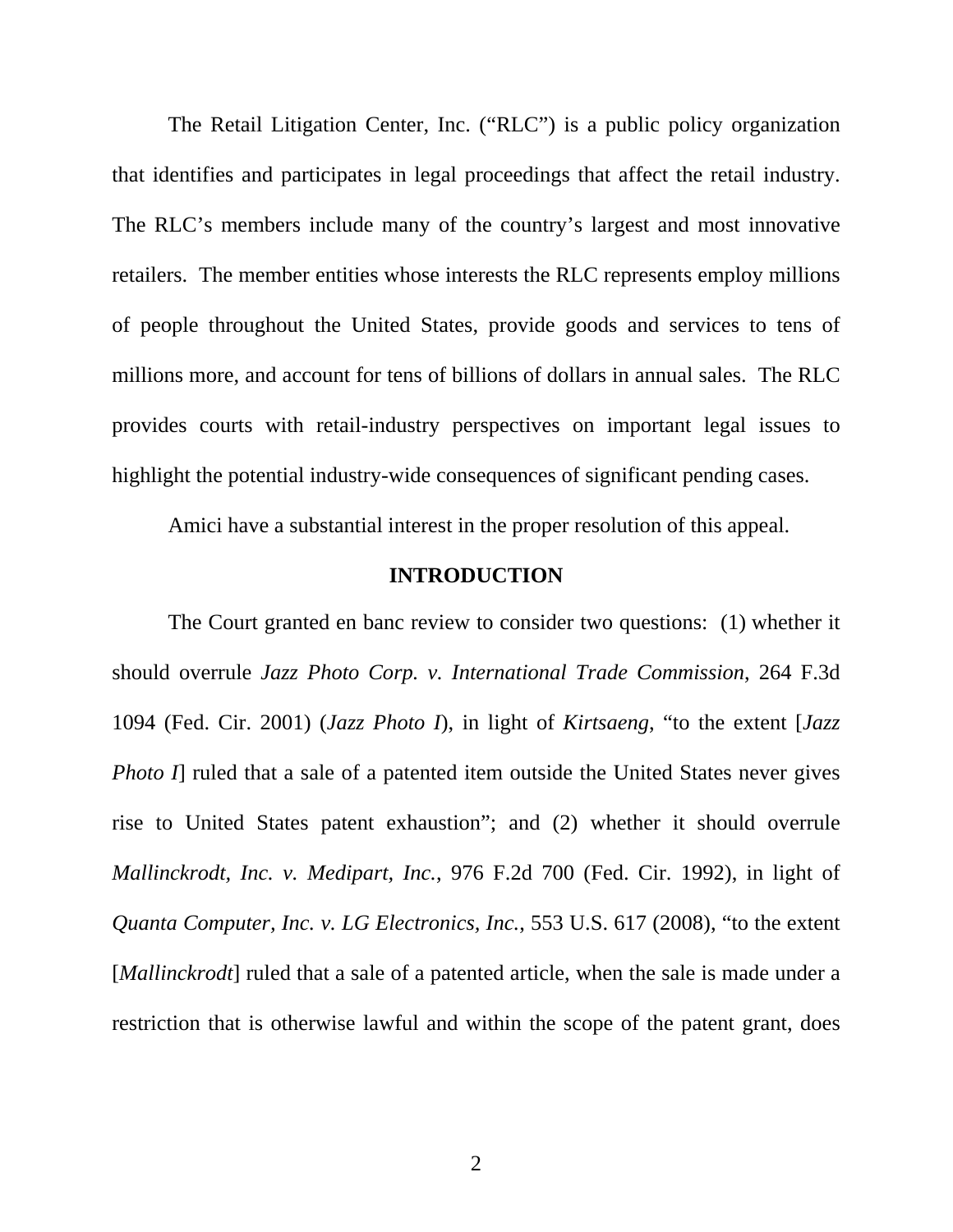not give rise to patent exhaustion." Apr. 2015 Order at 2-3. This Court should answer both questions in the affirmative.

As the Supreme Court has repeatedly reaffirmed, patent exhaustion turns on whether there has been an authorized sale of a patented article. If there has, all of the patentee's rights with respect to that article are extinguished and the patentee can no longer control the future use or disposition of that article. It becomes, for all intents and purposes, the personal property of the lawful purchaser. *Jazz Photo*  departs from that traditional understanding by qualifying "authorized sale" with "in the United States"; *Mallinckrodt* effectively adds "unless the patent holder says otherwise." Both modifications rest on flawed reasoning and a misunderstanding of the relevant case law. And Supreme Court decisions such as *Kirtsaeng*, *Quanta*, and *Quality King* demonstrate why they are no longer tenable today.

Patent holders have complete control over whether (or how) to first dispose of a patented article. And no judicial expansion of patent rights is needed to afford patentees control over downstream use or resale. A patentee can impose conditions on use and resale by contract and have his remedies under private law. What a patent holder cannot do is use the patent law to exercise perpetual control over a piece of personal property once he has sold it into the global stream of commerce.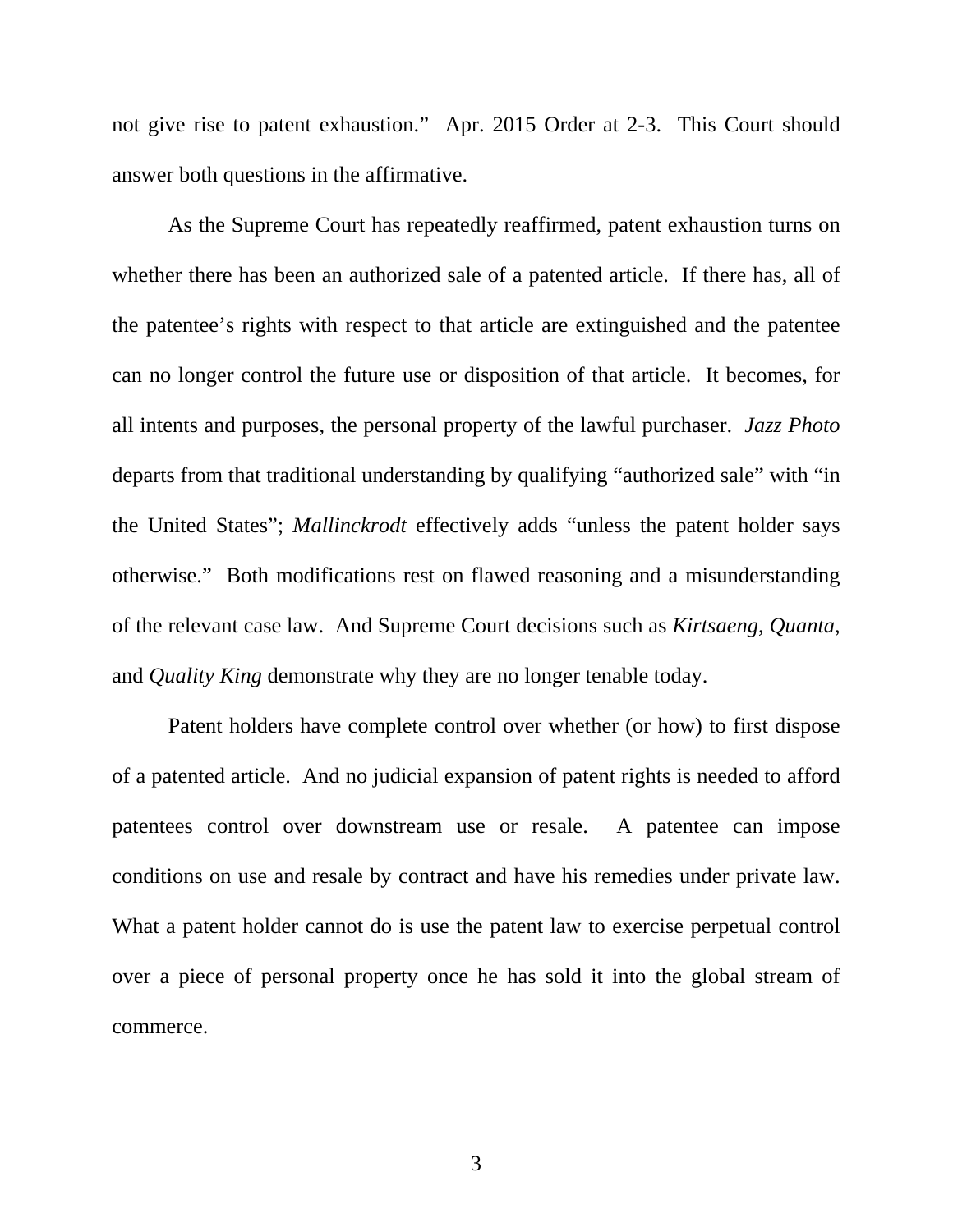#### **ARGUMENT**

# **I. PATENT EXHAUSTION TURNS ON WHETHER THE PATENTEE AUTHORIZED THE FIRST SALE OF THE PATENTED ARTICLE, NOT ON WHERE THAT FIRST SALE OCCURRED**

### **A. The Supreme Court has always described the patent exhaustion doctrine in terms that admit of no territorial limitations**

Patent law grants the patentee the "right to exclude others from making, using, offering for sale, or selling the invention throughout the United States or importing the invention into the United States." 35 U.S.C. § 154(a)(1). "For over 150 years," however, the Supreme Court "has applied the doctrine of patent exhaustion to limit the patent rights that survive the initial authorized sale of a patented item." *Quanta*, 553 U.S. at 621. When an "inventor . . . lawfully sell[s] it to him," the patented invention "passes to the hands of the purchaser" and it is "no longer within the limits of the monopoly." *Bloomer v. McQuewan*, 55 U.S. (14 How.) 539, 549 (1853). "[H]e has then to that extent parted with his monopoly, and ceased to have any interest whatever in the machine so sold." *Bloomer v. Millinger*, 68 U.S. (1 Wall.) 340, 350 (1863).

That rule simply reflects the ordinary legal meaning and consequences of a "sale" (or, in prior versions of the Patent Act, a "vend[ing]") of goods. In its recent decision in *Kirtsaeng*, the Supreme Court quoted Lord Coke on the "impeccable historic pedigree" of the principle that personal property, once sold, belongs to the purchaser free of any restrictions or servitudes: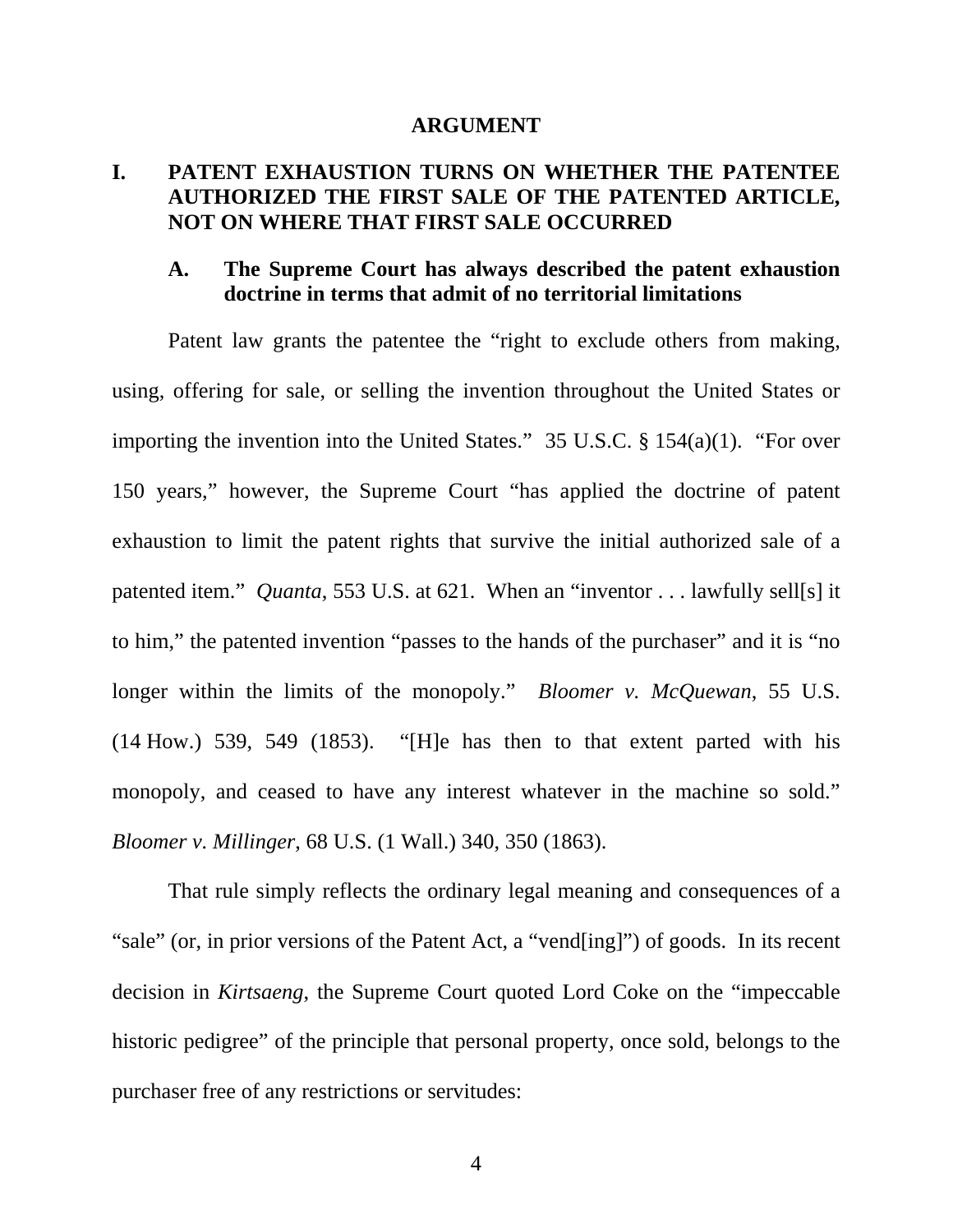'[If] a man be possessed of . . . a horse, or of any other chattel . . . and give or sell his whole interest . . . therein upon condition that the Donee or Vendee shall not alien[ate] the same, the [condition] is voi[d] because his whole interest . . . is out of him, so as he hath no possibilit[y] of a Reverter, and it is against Trade and Traffi[c], and bargaining and contracting betwee[n] man and man: and it is within the reason of our Author that it should ouster him of all power given to him.'

*Kirtsaeng*, 133 S. Ct. at 1363 (quoting 1 E. Coke, Institutes of the Laws of England § 360, p. 223 (1628)); *see Straus v. Victor Talking Mach. Co.*, 243 U.S. 490, 500- 01 (1917) (servitudes that purport to run with personal property "have been hateful to the law from Lord Coke's day to ours"). Or, as the exhaustion precedents put it, "*in the essential nature of things*, when the patentee, or the person having his rights, sells a machine or instrument whose sole value is in its use, he receives the consideration for its use and he parts with the right to restrict that use." *Adams v. Burke*, 84 U.S. (17 Wall.) 456, 456 (1873) (emphasis added).

The law has never distinguished between domestic and foreign sales for exhaustion purposes. Rather, the Supreme Court has said, over and over again, that exhaustion results from *any* sale authorized by the patentee. *E.g.*, *Bowman v. Monsanto Co.*, 133 S. Ct. 1761, 1764 (2013) ("Under the doctrine of patent exhaustion, the authorized sale of a patented article gives the purchaser, or any subsequent owner, a right to use or resell that article."); *Quanta*, 553 U.S. at 630 (reaffirming "the longstanding principle that, when a patented item is 'once lawfully made and sold, there is no restriction on [its] use to be implied for the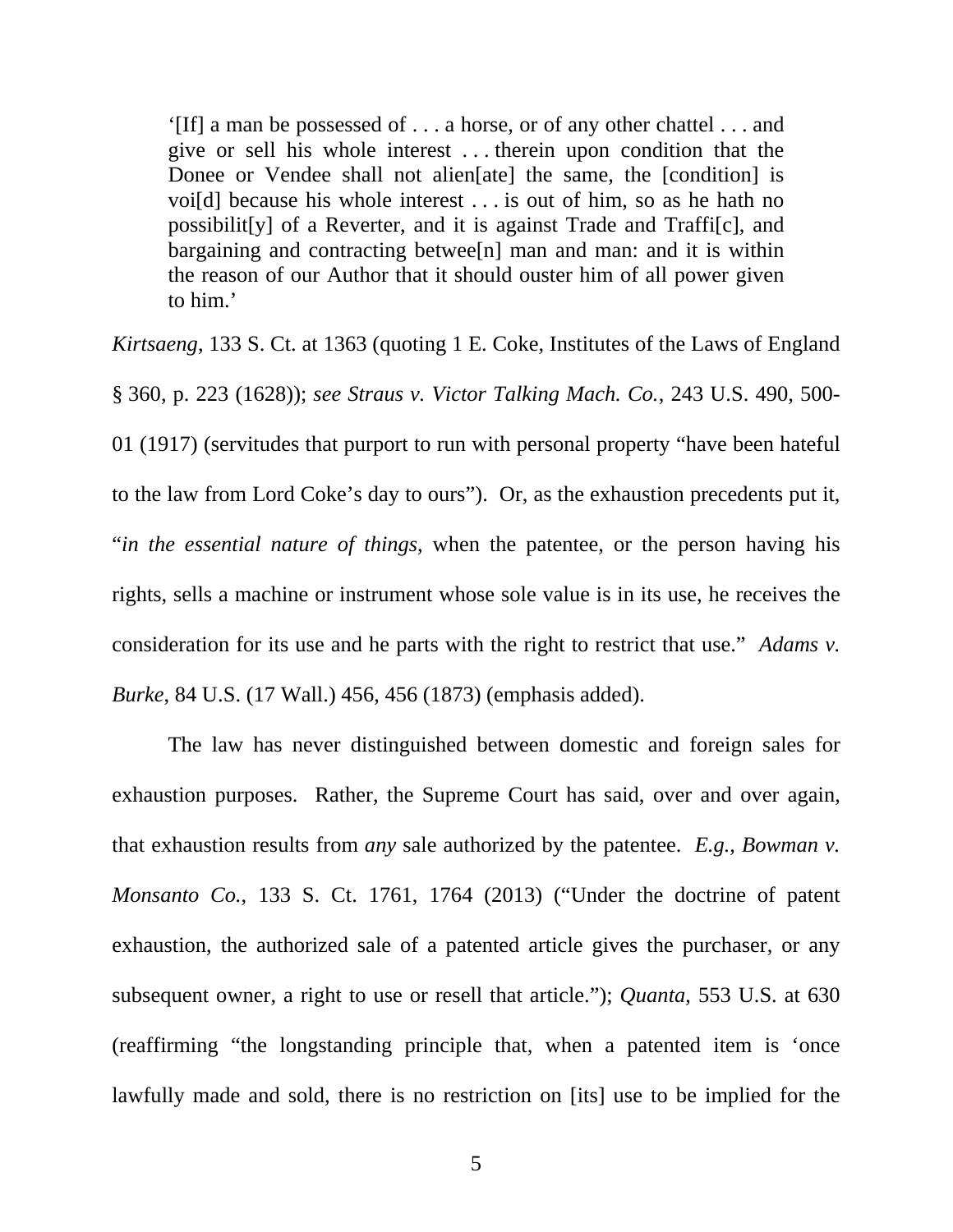benefit of the patentee'" (alterations in original) (emphasis and citation omitted)); *United States v. Univis Lens Co.*, 316 U.S. 241, 249-50 (1942) ("[T]he authorized sale of an article . . . exhausts the monopoly in that article and the patentee may not thereafter, by virtue of his patent, control the use or disposition of the article."); *Motion Picture Patents Co. v. Universal Film Mfg. Co.*, 243 U.S. 502, 516 (1917) ("[T]he right to vend" is exhausted by an authorized sale, "the article sold being thereby carried outside the monopoly of the patent law and rendered free of every restriction which the vendor may attempt to put upon it."); *Bauer & Cie v. O'Donnell*, 229 U.S. 1, 17 (1913) ("[A] patentee who has parted with a patented machine by passing title to a purchaser has placed the article beyond the limits of the monopoly secured by the patent act."); *Keeler v. Standard Folding Bed Co.*, 157 U.S. 659, 666 (1895) ("[T]he payment of a royalty once, or, what is the same thing, the purchase of the article from one authorized by the patentee to sell it, emancipates such article from any further subjection to the patent throughout the entire life of the patent.").<sup>2</sup>

Indeed, the early cases that addressed attempts by patent owners to place territorial limits on where a purchaser could use or resell goods invoked the

 $\overline{a}$ 

6

<sup>&</sup>lt;sup>2</sup> There is no dispute that the patent holder here, Lexmark International, Inc. ("Lexmark"), itself sold "the patented inkjet cartridges at issue" and, thus, authorized the foreign sales. Addendum to Impression Products, Inc. ("Impression") En Banc Br. at A017; *see* Lexmark Panel Br. 2 ("Lexmark initially sold these cartridges . . . in another country.").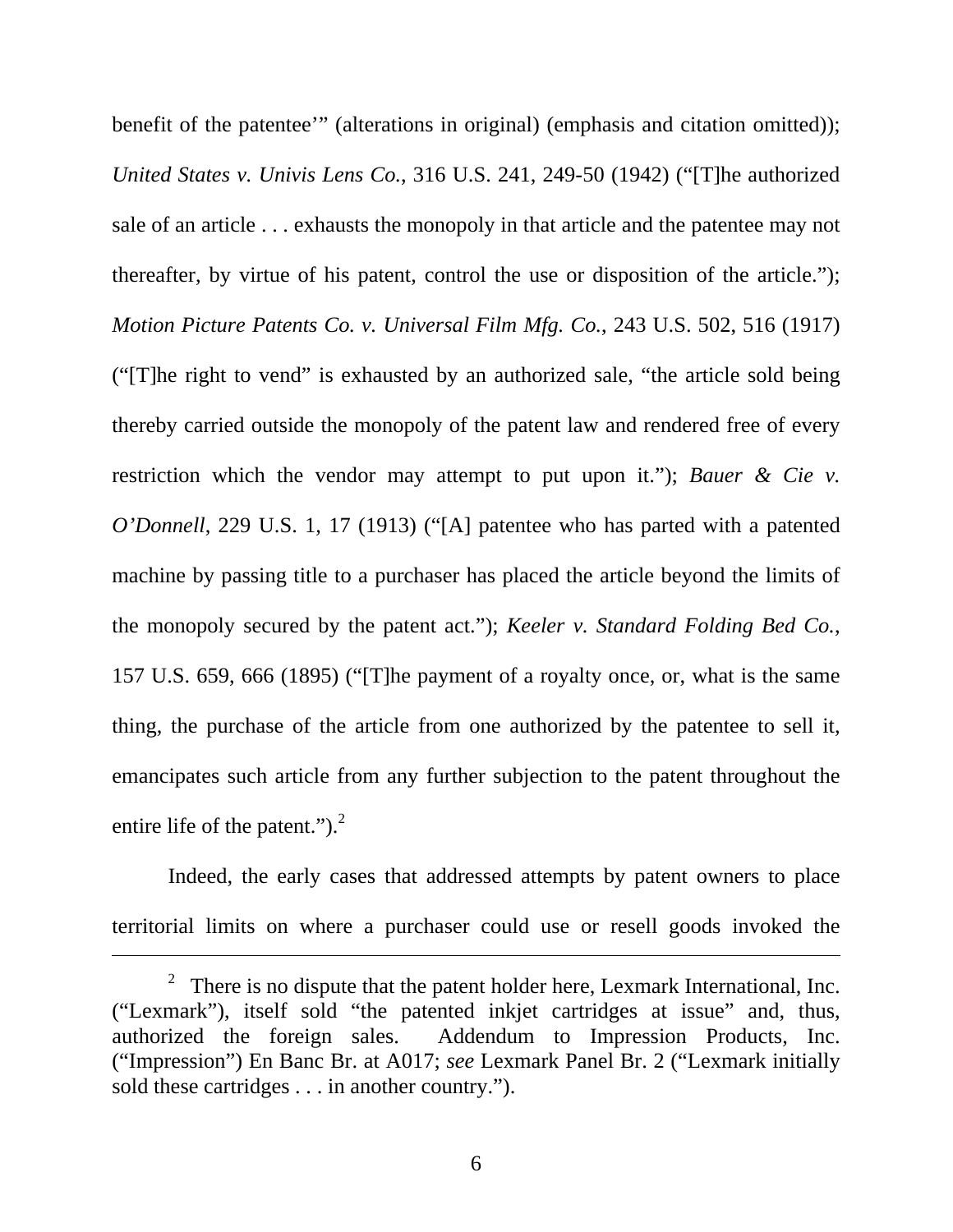exhaustion doctrine to *invalidate* those limits. *See Adams*, 84 U.S. (17 Wall.) at 456-57 (license authorizing first seller to sell only within ten miles of Boston could not prevent authorized purchaser from reselling outside of that area). And in *Keeler*, the Supreme Court held that "one who buys patented article<sup>[s]</sup> of manufacture from one authorized to sell them becomes possessed of an absolute property in such articles, unrestricted in time *or place*." 157 U.S. at 666 (emphasis added); *see id.* (territorial restriction in license could not prevent authorized purchaser from using patented article outside that area even when licensee knew of purchaser's intent).

### **B. Boesch does not hold otherwise**

To the extent Lexmark continues to rely on *Boesch v. Graff*, 133 U.S. 697 (1890), to impose territorial limits on the traditional exhaustion doctrine (*see* Lexmark Panel Br. 46), it misreads that decision. *Boesch*, like the cases that came before and after, reaffirms that the patent monopoly is exhausted "only by a sale authorized by the patent holder." *Quanta*, 553 U.S. at 636. There was no exhaustion in *Boesch* because the sale was not authorized by the patent owner, not because of where the sale occurred.

The "exact question" before the Court in *Boesch* was "whether a dealer residing in the United States can purchase in another country articles patented there, from a person authorized to sell them, and import them to and sell them in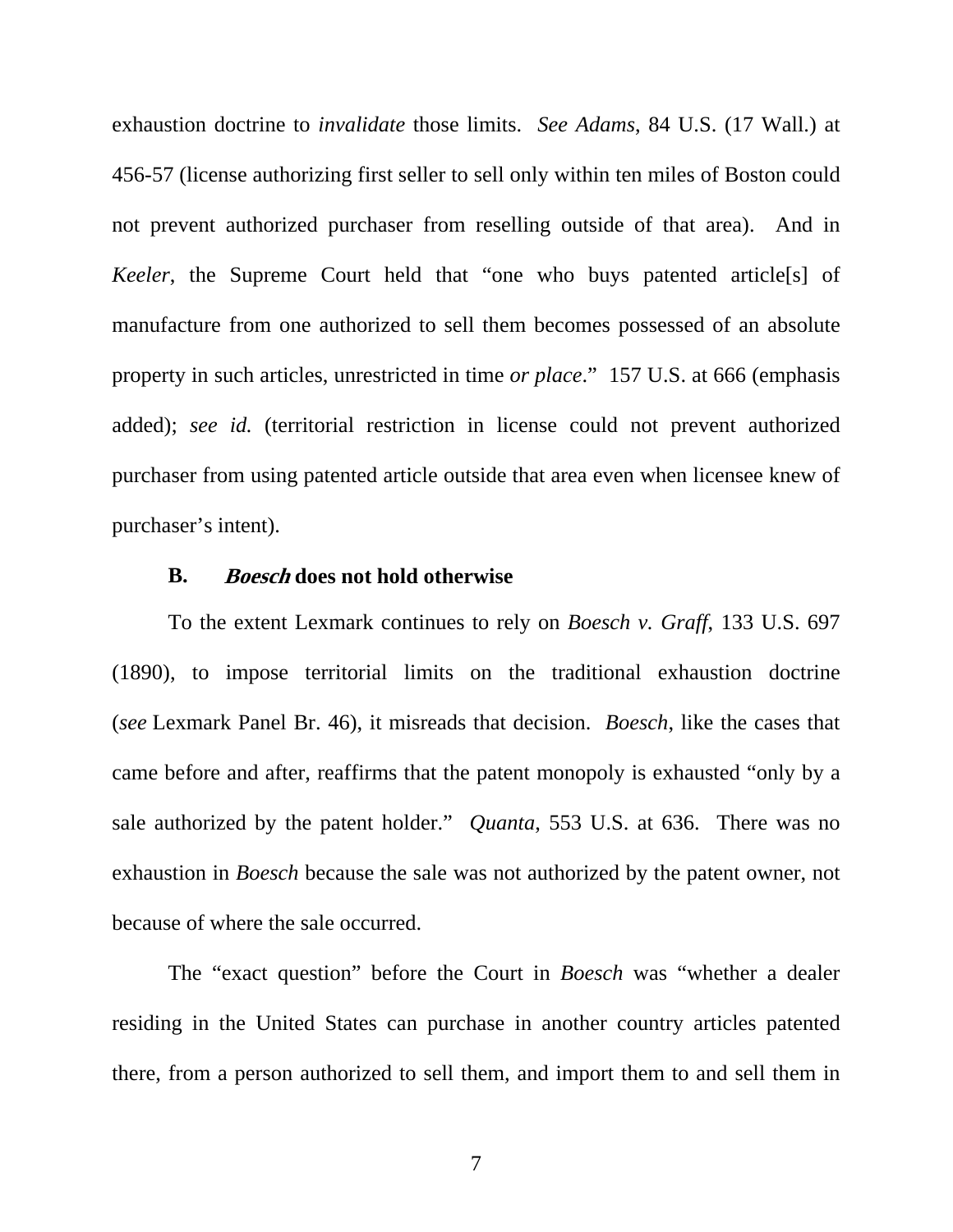the United States, *without the license or consent of the owners of the United States patent*." 133 U.S. at 702 (emphasis added). The italicized language is critical and reflects the unique facts of that case. At the time of suit, the plaintiffs in *Boesch* held patents on their invention (lamp-burners) in both the United States and Germany. *Id.* at 698-99. But before they applied for the German patent, a manufacturer in Germany had already made preparations to make and sell the burners. *Id.* at 701. Under German law, "'the patent does not affect persons who, at the time of the patentee's application, have already commenced to make use of the invention in the country, or made the preparations requisite for such use.'" *Id.* (citation omitted). Because the manufacturer's right to sell derived from that exception in German law, and not from authority granted by the owners of the U.S. patent, the purchaser was not "authorized to sell the articles in the United States in defiance of the rights of patentees under a United States patent." *Id.* at 703.

The Court ascribed no significance to the fact that the sale happened to occur in Germany. Rather, the exhaustion doctrine was inapplicable in *Boesch* because "neither the [United States] patentee or any assignee had ever received any royalty or given any license to use the patented article in any part of the United States." *Keeler*, 157 U.S. at 664-65; *see Curtiss Aeroplane & Motor Corp. v. United Aircraft Eng'g Corp.*, 266 F. 71, 77 (2d Cir. 1920) (explaining that the foreign sale in *Boesch* involved "no participation whatever by the owner of the patent, either as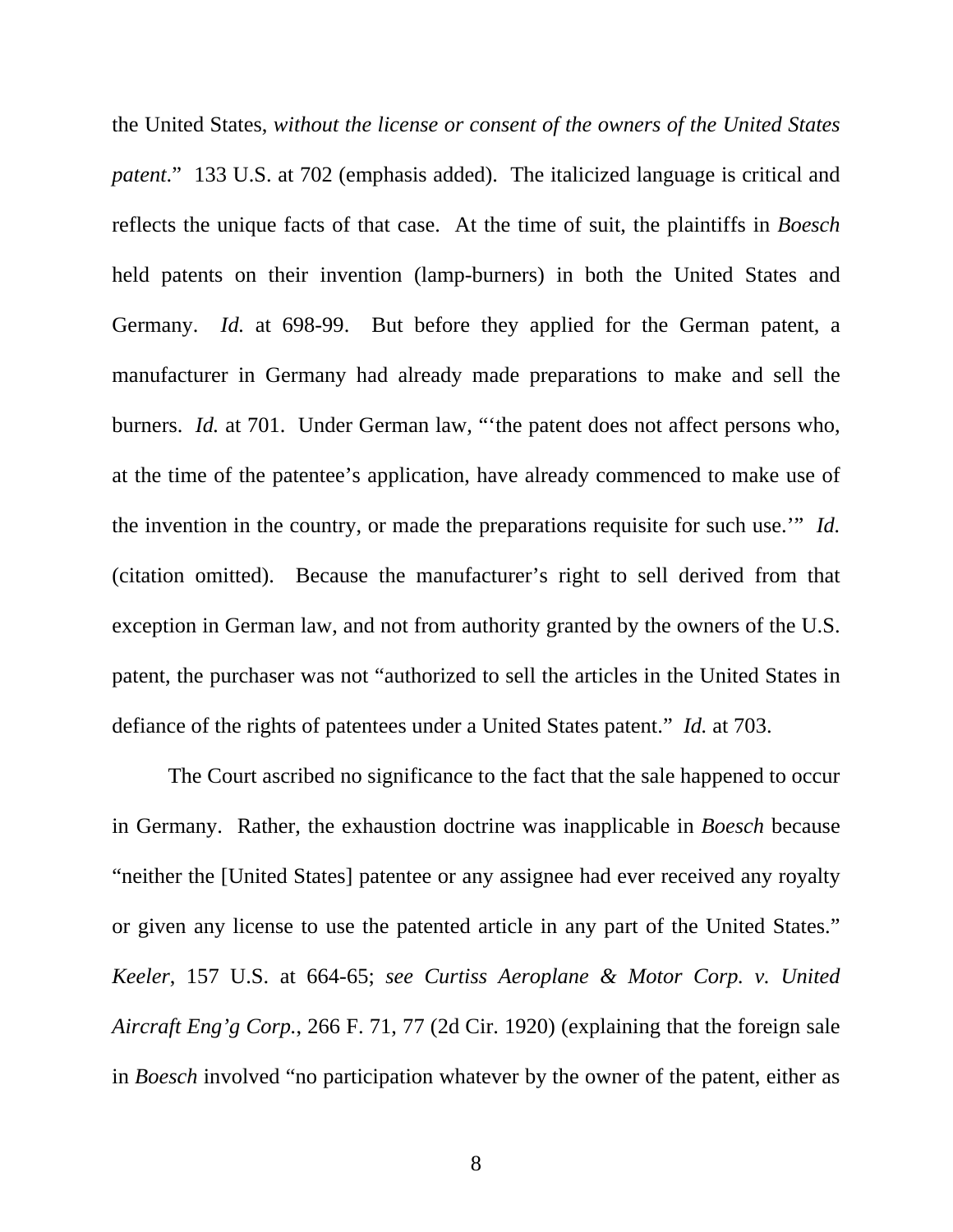a party or as a privy"); *Sanofi, S.A. v. Med-Tech Veterinarian Prods., Inc.*, 565 F. Supp. 931, 937-38 (D.N.J. 1983) ("In *Boesch*, it was not the patentee who made the sale abroad. In fact, it was not even a licensee of the patentee who made the sale. Rather, the seller was one who had a right to sell by operation of the patent laws of Germany."). *Boesch* was thus a routine application of traditional exhaustion rules.

# **II. THE SUPREME COURT'S REASONING IN** *KIRTSAENG* **AND**  *QUALITY KING* **APPLIES EVEN MORE FORCEFULLY UNDER PATENT LAW THAN UNDER COPYRIGHT LAW**

In two cases decided over the last 15 years, the Supreme Court held that the first sale doctrine applies equally to copies of a copyrighted work lawfully made outside the United States and copies first sold outside the United States. *See Kirtsaeng*, 133 S. Ct. at 1355-56 (first sale doctrine applies to copies lawfully made outside the United States); *Quality King*, 523 U.S. at 138, 145 (first sale doctrine applies to copies lawfully made in the United States but first sold abroad).

While copyright precedents are not "'altogether controlling'" in cases arising under the patent laws, *Bobbs-Merrill Co. v. Straus*, 210 U.S. 339, 346 (1908) (citation omitted), they are informative. *Sony Corp. of Am. v. Universal City Studios*, 464 U.S. 417, 439 (1984) (noting the "historic kinship" of copyright and patent law). That is particularly true for issues arising under the "first sale" and "exhaustion" doctrines—which serve parallel statutory purposes and derive from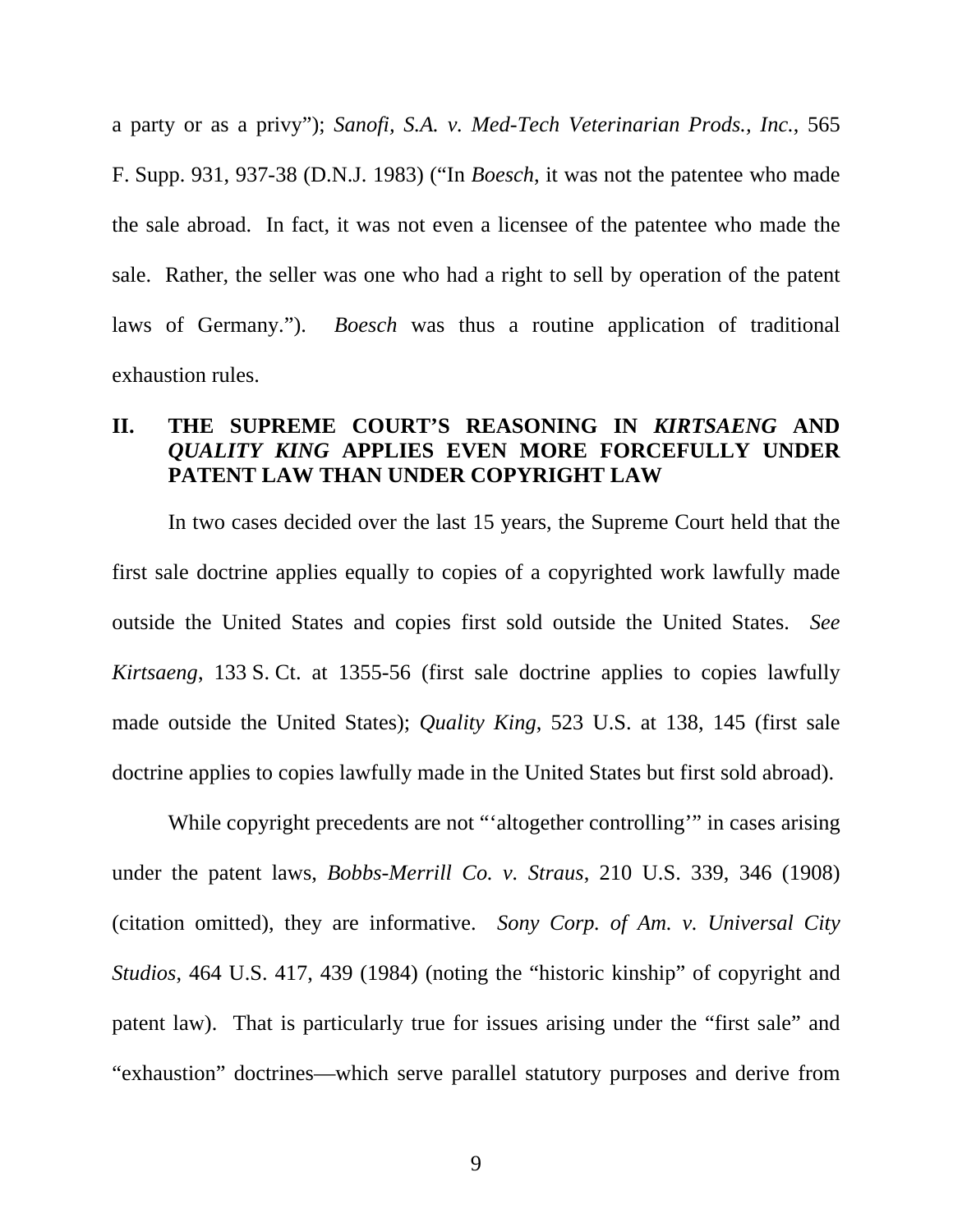similar statutory language, informed by the same rich common-law history. *See, e.g.*, *Bauer & Cie*, 229 U.S. at 12-17 (noting the "strong similarity between and identity of purpose in the [copyright and patent] statutes" when it comes to the rightsholder's exclusive right to sell); *LifeScan Scot., Ltd. v. Shasta Techs., LLC*, 734 F.3d 1361, 1376 & n.9 (Fed. Cir. 2013) (recognizing that the same commonlaw principles "undergird[]" both patent exhaustion and the copyright first sale doctrine).

In *Bobbs-Merrill*, the Supreme Court considered whether "the sole right to vend" in the Copyright Act would permit the copyright holder to enforce, by infringement suits, a purported restriction inserted into the copies themselves that the books could not be resold for less than a dollar. 210 U.S. at 350. The Court held that enforcing such a restriction "would give a right not included in the terms of the statute, and, in our view, extend its operation, by construction, beyond its meaning." *Id.* at 351; *see id.* at 350 (noting that the issue of post-sale restrictions was "purely a question of statutory construction"). When it faced the identical issue under the patent laws five years later, the Court looked to *Bobbs-Merrill* and explained that "the protection intended to be secured" by the respective rights to "vend" (in the patent statute) and "vending" (in the copyright statute) is "substantially identical." *Bauer & Cie*, 229 U.S. at 12-13. The Court held that "Congress had no intention to use the term 'vend' in one sense in the patent act and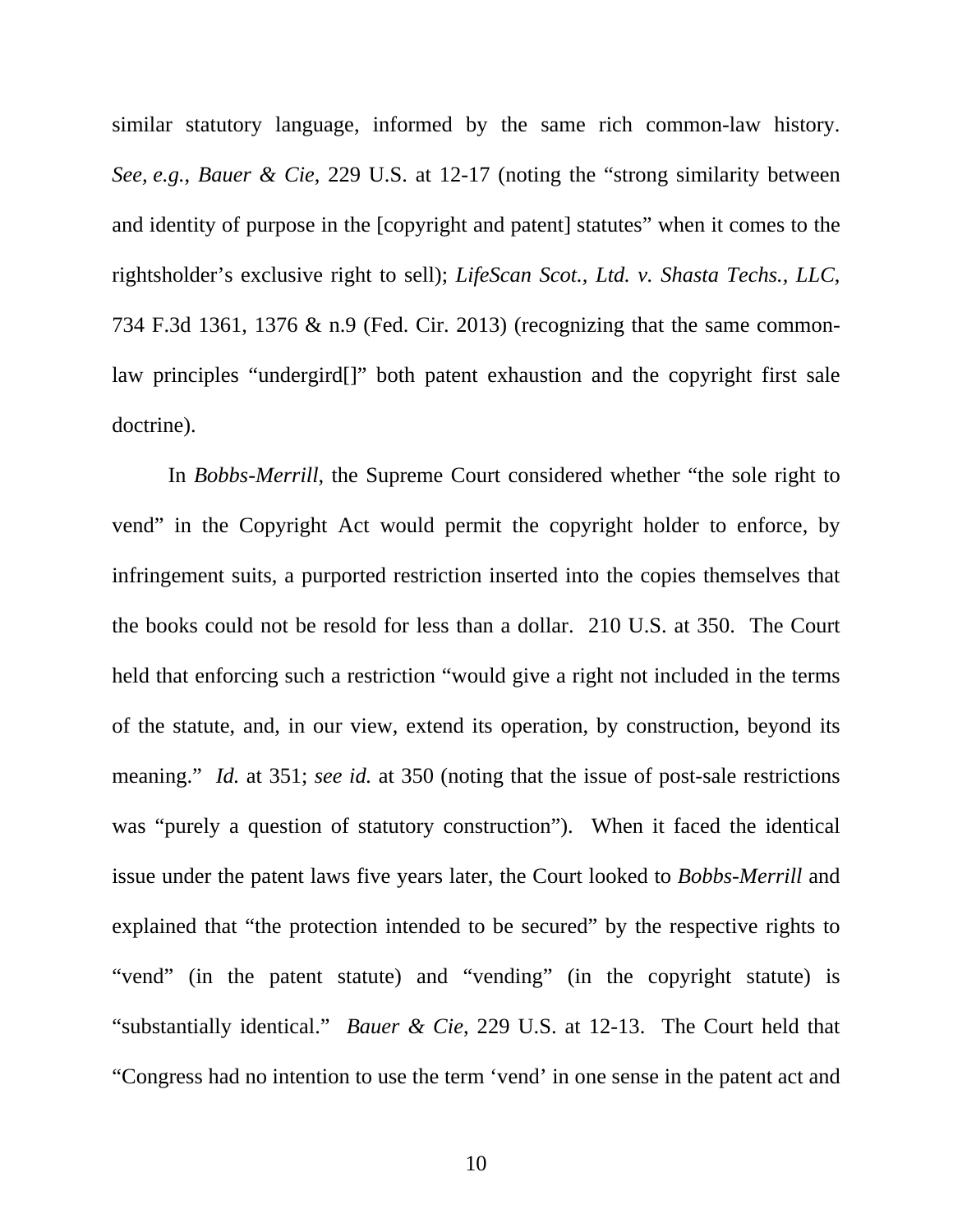'vending' in another in the copyright law," and that, "[i]n both instances[,] it was the intention of Congress to secure an exclusive right to sell, and there is no grant of a privilege to keep up prices and prevent competition by notices restricting the price at which the article may be resold." *Id.* at 13, 17.

Just as in *Bauer & Cie*, the Supreme Court has already decided the analogous question under the copyright first sale doctrine—in *Kirtsaeng* and *Quality King*. And, here too, the Court's reasoning extends to the patent exhaustion context.

The Court in *Kirtsaeng* concluded in no uncertain terms that "[t]he commonlaw doctrine makes no geographical distinctions" and that no "geographical distinctions" can be found "in *Bobbs-Merrill* (where th[e] Court first applied the 'first sale' doctrine)." 133 S. Ct. at 1363. The Court explained that any rule "permit[ting] a copyright holder to control the resale or other disposition of a chattel once sold" would be inconsistent with ancient common-law principles, and emphasized "the importance of leaving buyers of goods free to compete with each other when reselling or otherwise disposing of those goods." *Id.* As explained above, the patent exhaustion doctrine derives directly from the same common-law property principles the Court discussed in *Kirtsaeng*. *See LifeScan*, 734 F.3d at 1376 ("The same policy undergirds the doctrine of patent exhaustion."). The Supreme Court's holding that "[t]he common-law doctrine makes no geographical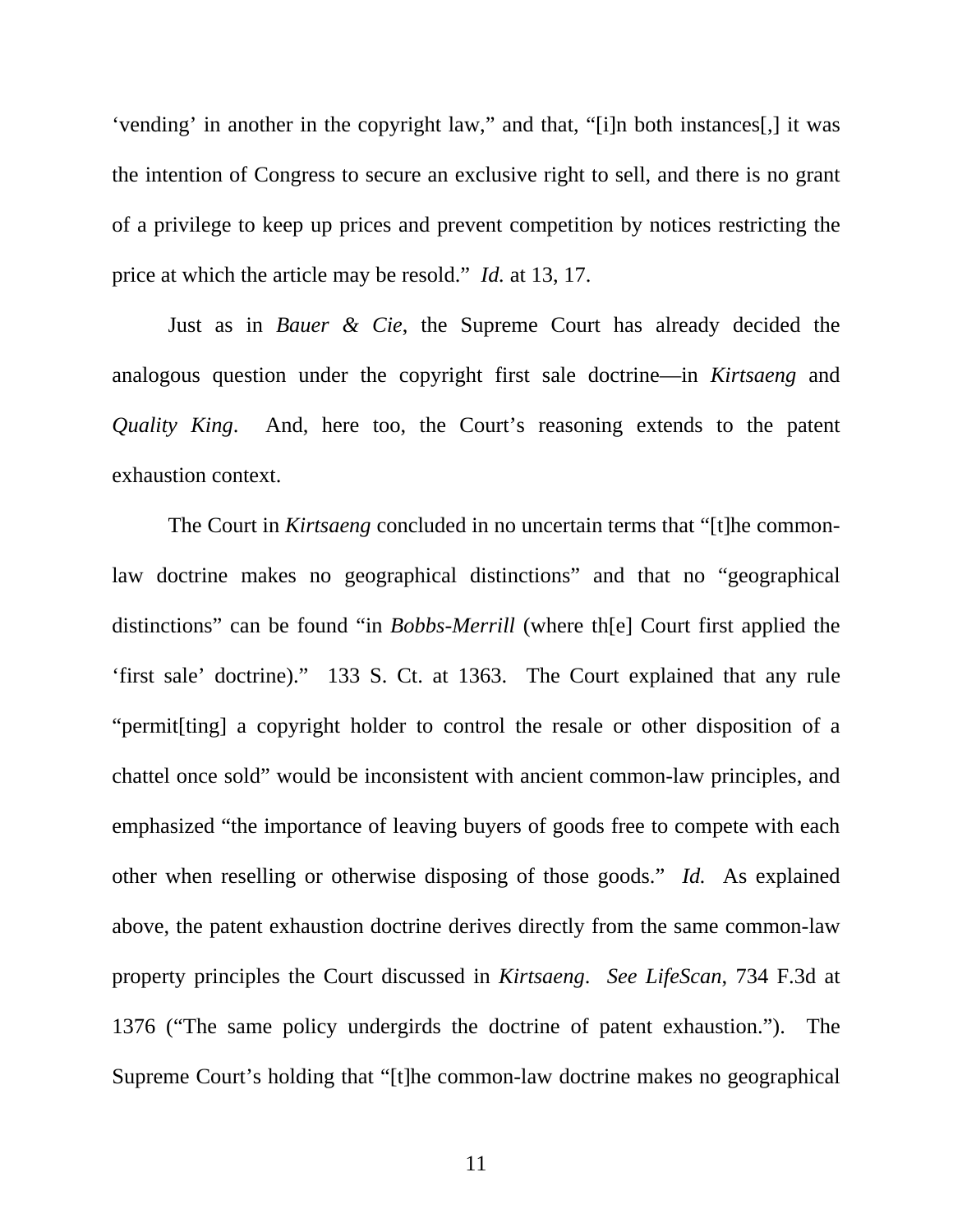distinctions" (and that neither does *Bobbs-Merrill*) therefore applies with full force here.

Indeed, the Court's reasoning in *Kirtsaeng* applies even more forcefully under patent law. In the copyright context, the absence of "geographical distinctions" under the common law and *Bobbs-Merrill* did not resolve the issue before the Court because there were subsequent amendments to the copyright statute suggesting, some argued, that Congress had *departed* from the common law. Congress had subsequently codified the first sale doctrine in Section 109(a) of the Copyright Act and had expanded the exclusive right to import copies of copyrighted works to include non-piratical copies in Section 602(a). *See* 17 U.S.C. §§ 109(a), 602(a). The copyright owner in *Kirtsaeng* argued that the statutory language "lawfully made under this title," and the legislative history of the exclusive right to import in Section 602(a), reflected Congress's intent to authorize market segmentation agreements enforceable under copyright law. *See* 133 S. Ct. at 1357-60, 1369-70; *id.* at 1376-83 (Ginsburg, J., dissenting). Neither of those statutory arguments are available here.

There is nothing in the Patent Act comparable to the "lawfully made *under this title*" language in Section 109(a) of the Copyright Act, which made possible the (failed) arguments against exhaustion in *Kirtsaeng*. Congress has not codified the patent exhaustion doctrine at all, except in the sense that it has always been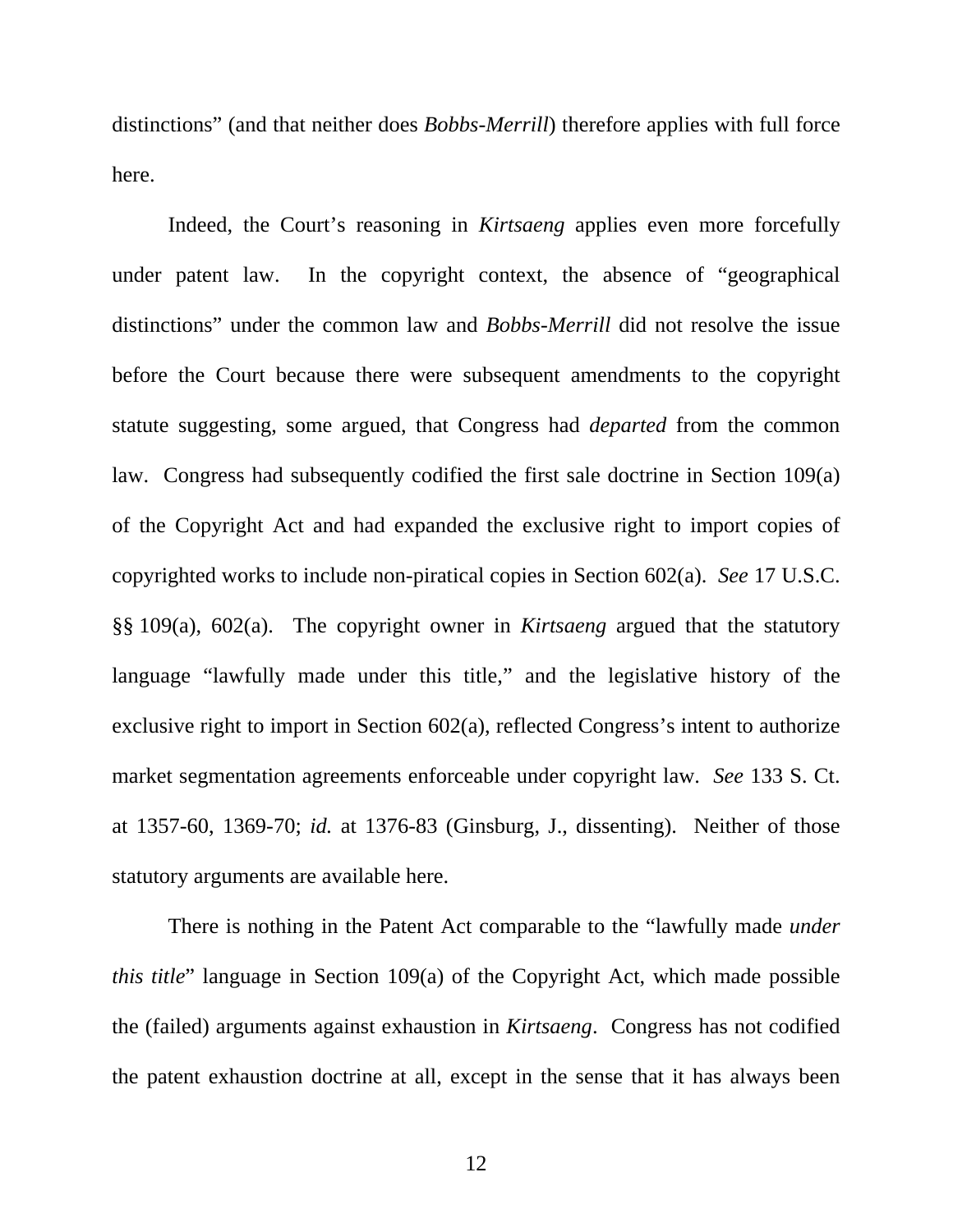embodied in the plain meaning of the word "vend" (now "sell"), which the Court has already held is indistinguishable (for exhaustion purposes) from the concomitant "vending" (now "distribute") right in the copyright statute. *See Bauer & Cie*, 229 U.S. at 12-17.3

And while Congress recently amended the Patent Act to add an exclusive right to import, there is no legislative history suggesting that this amendment was intended to facilitate international price discrimination for patented articles. The exclusive right to import was added to the patent statute in 1994 in response to the TRIPS Agreement, which required member nations to provide a right to prevent importation of patented articles and which, notably, left the scope of the exhaustion doctrine to be decided by member nations. *See* Uruguay Round Agreements Act, Pub. L. No. 103-465, §§ 532, 533, 108 Stat. 4809, 4983-90 (1994); Agreement on Trade-Related Aspects of Intellectual Property Rights arts. 6, 28, Apr. 15, 1994, Marrakesh Agreement Establishing the World Trade Organization, Annex 1C, 33 I.L.M. 1125, 1200, 1208  $&$  n.28. And any contention that the right to block importation must be immune from exhaustion to be meaningful would run squarely contrary to *Kirtsaeng*. *See* 133 S. Ct. at 1355-56, 1368 (applying first sale doctrine

 $\overline{a}$ 

 $3$  In its panel briefing, Lexmark argued that "judicial precedent" in the patent exhaustion context has departed from the common law. Lexmark Panel Br. 51-52. But the only two cases it cites are this Court's decision in *Jazz Photo*  (which the Court granted en banc review to reconsider) and the Supreme Court's decision in *Boesch* (which, for the reasons explained above, did no such thing).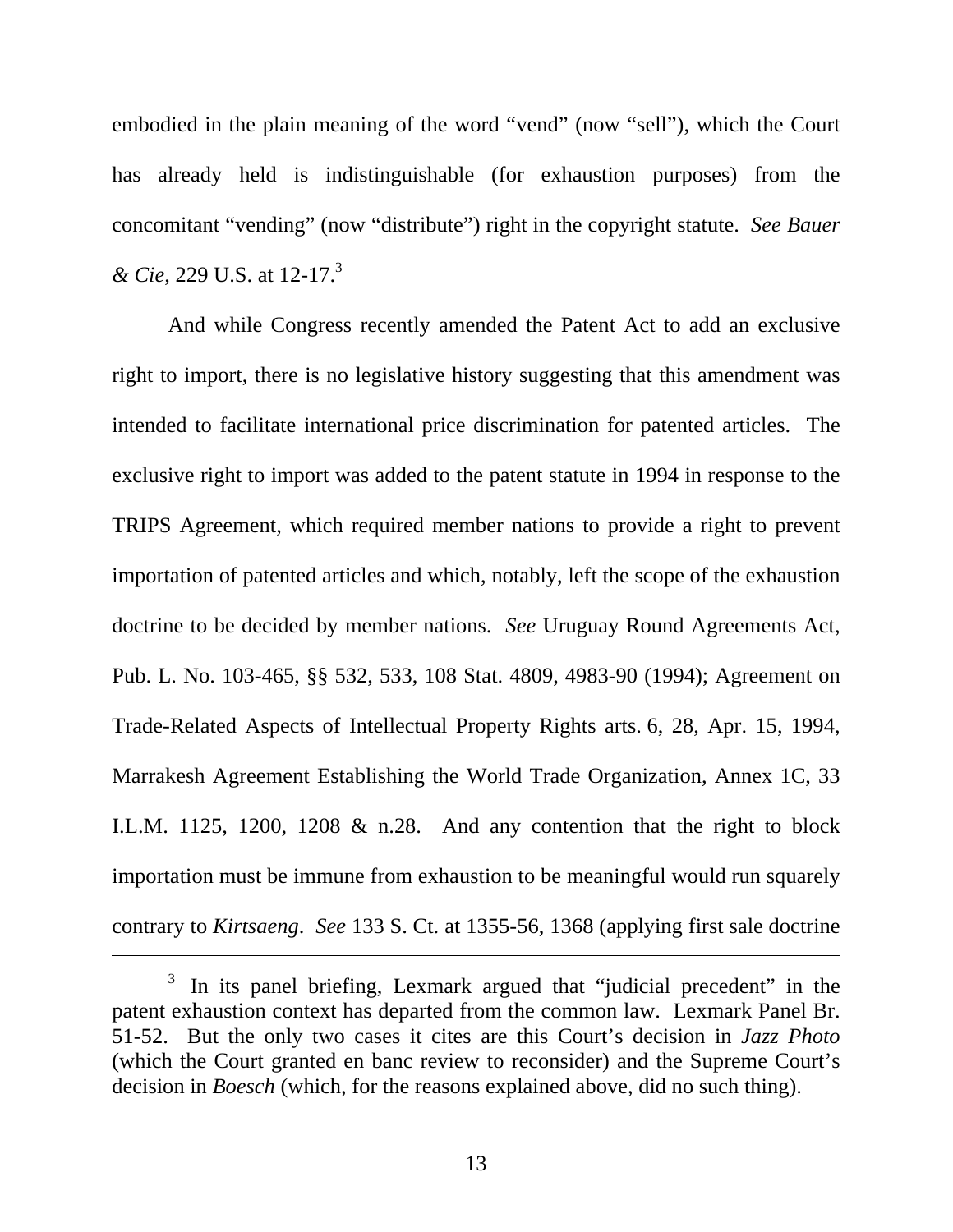to copies made overseas even though it would give the importation ban "less significance"); *id.* at 1372 (Kagan, J., concurring) (acknowledging that the Court's interpretation would limit the importation ban "to a fairly esoteric set of applications"); *id.* at 1378 (Ginsburg, J., dissenting) (arguing that, under the Court's decision, the import provision would apply only in instances where the importer "merely ha[s] possession of, but do[es] not own, the imported copies").<sup>4</sup>

In sum, the argument that Congress codified the exhaustion doctrine in a way that distinguishes between sales in the United States and sales outside of the United States is not available here. And, in *Kirtsaeng* and *Quality King*, where those arguments were available and were made (by the copyright holders, the United States, and the dissent), the Court rejected them anyway.

The *Kirtsaeng* Court also concluded that a "geographical interpretation" of the first sale doctrine would impose an "administrative burden," lead to "selective enforcement," cause "practical problems," and lead to "intolerable consequences"

 $\frac{1}{4}$ <sup>4</sup> Some have noted that in copyright law unauthorized importation is an infringement of the exclusive right to distribute, whereas in patent law it is a distinct act of infringement. But the fact that the exclusive right to import is distinct from the right to sell does not establish or imply that it somehow survives exhaustion after an authorized sale. The exclusive rights of "using" and "offering for sale" the patented article are similarly distinct, but it is well settled that an authorized purchaser can use and offer to resell the patented article. As the Supreme Court reaffirmed most recently in *Bowman*, "'the initial authorized sale of a patented item terminates all patent rights to that item.'" 133 S. Ct. at 1766 (quoting *Quanta*, 553 U.S. at 625).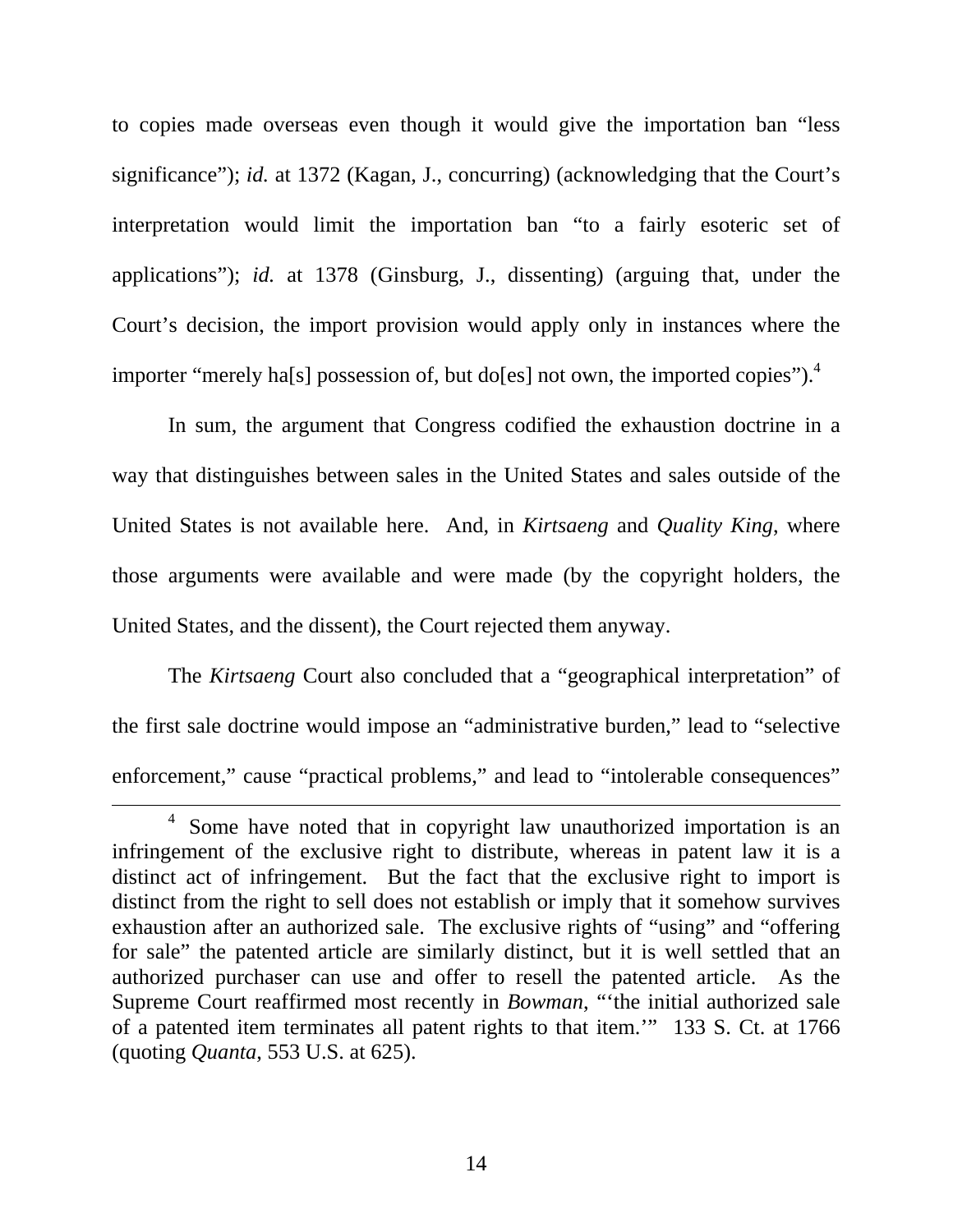and "absurd result[s]." 133 S. Ct. at 1363-66. Those observations apply with similar force in the patent context.

Like the first sale doctrine, patent exhaustion "frees courts from the administrative burden of trying to enforce restrictions upon difficult-to-trace, readily movable goods." *Kirtsaeng*, 133 S. Ct. at 1363. It also "avoids the selective enforcement inherent in any such effort." *Id.* "[A]utomobiles, microwaves, calculators, mobile phones, tablets, and personal computers'" contain "copyrightable software programs or packaging" and that "[m]any of these items are made abroad with the American copyright holder's permission." *Id.* at 1365 (citation omitted). The Court thought any construction that would permit copyright owners to interfere with free commerce in such goods would be "intolerable." *Id.* at 1366. These and other common consumer products are also covered by thousands of U.S. patents, including patents that read on the products' design and on methods practiced by every commercially reasonable use.

For example, Impression's panel brief noted that, if patent exhaustion were limited to domestic sales, "a person who buys an automobile in Canada, which is covered by hundreds of US patents, becomes an infringer as soon as that car is driven across the border into the United States." Impression Panel Br. 3; *see also*  Impression En Banc Br. 2. Lexmark responded that patents generally are not "enforced against unsuspecting American buyers (as opposed to dealers) of foreign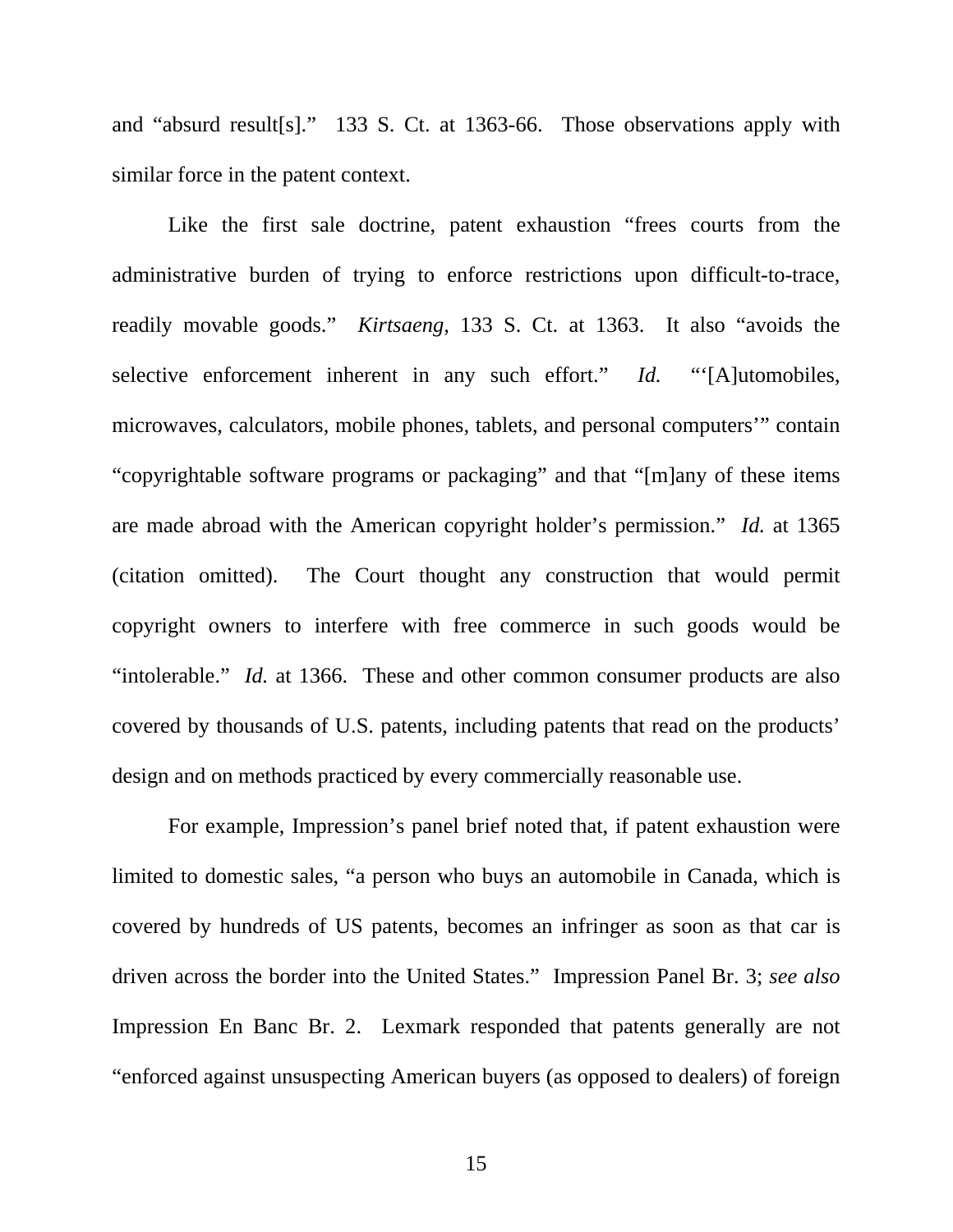used cars." Lexmark Panel Br. 54. But history and common sense suggest no reason to believe that patent owners will decline to enforce their rights. And, as the Supreme Court explained in *Kirtsaeng*, a law "that can work in practice only if unenforced is not a sound" law; it "would create uncertainty, would bring about selective enforcement, and, if widely unenforced, would breed disrespect" for the law "itself." 133 S. Ct. at 1366.

In many respects, the burdens and problems of a geographically limited exhaustion doctrine would be even more "intolerable" under the patent laws than in copyright. In the copyright context, the threat was to a purchaser's right to *resell*. But unlike the owner of a copyright, a patentee also has the exclusive right to "use" the patented article—raising the specter that an overseas purchaser could not even continue using what he had paid for. Moreover, the dissent and the losing parties in *Kirtsaeng* pointed to a variety of copyright defenses and exceptions (*e.g.*, fair use, importation of a small number of copies for personal use, exceptions for libraries) that would have mitigated some of the practical concerns expressed by the Court. *See Kirtsaeng*, 133 S. Ct. at 1388-89 & n.25 (Ginsburg, J., dissenting). Patent law provides no such relief.

In the end, the "intolerable consequences" outlined by the Court in *Kirtsaeng* do not abate by substituting the word "patent" for "copyright." *See* 133 S. Ct. at 1366. And the "ever-growing importance of foreign trade" and e-

16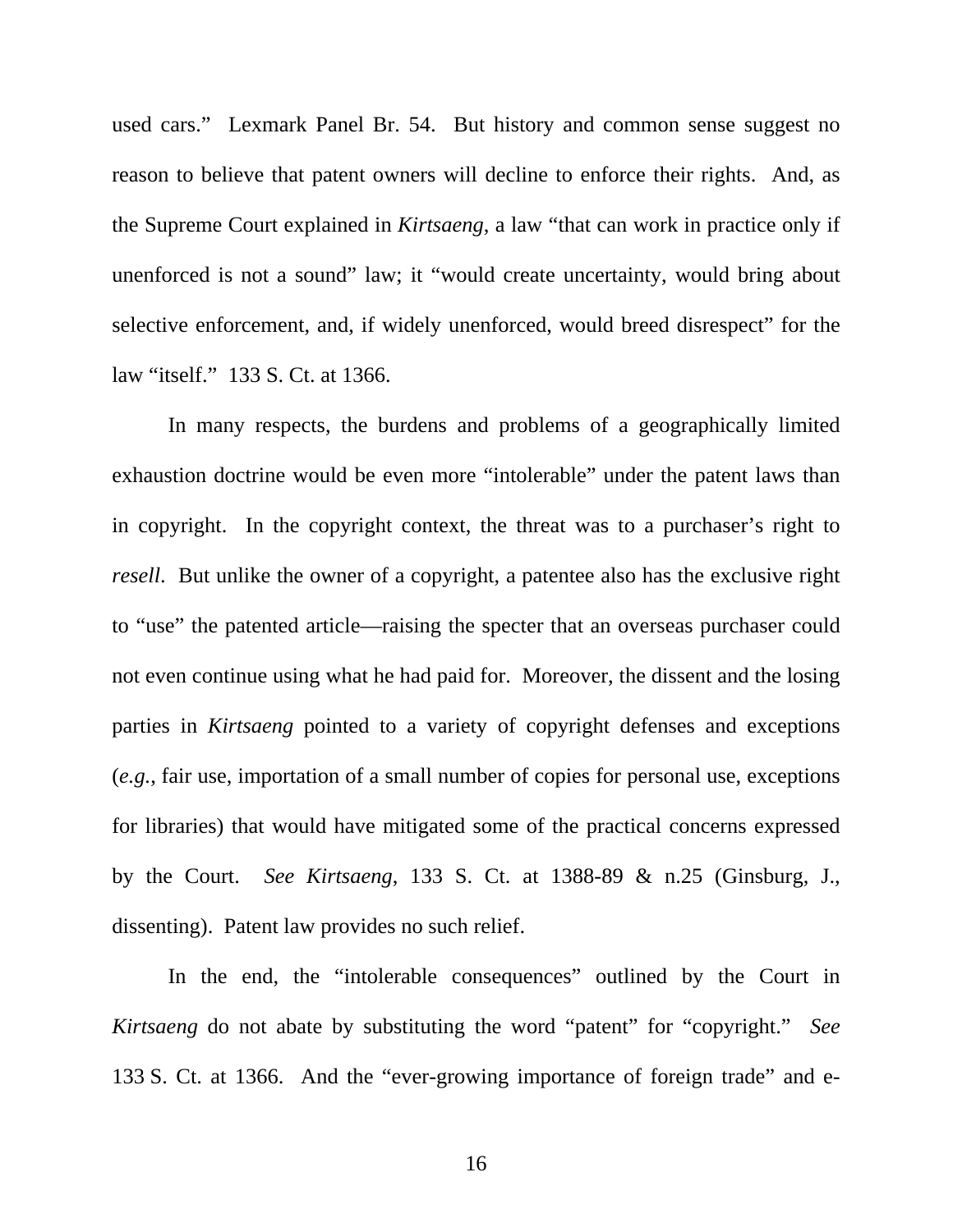commerce, as well as the greater ease of cross-border transactions, further exacerbates those consequences. *See id.* at 1365, 1367 (noting that "\$2.3 trillion worth of foreign goods were imported in 2011" and that "American retailers buy many of these goods after a first sale abroad"). Here too, the "practical problems . . . are too serious, too extensive, and too likely to come about." *Id.* at 1367. Or, in the words of the patent exhaustion case law, "[t]he inconvenience and annoyance to the public that an opposite [rule] would occasion are too obvious to require illustration." *Keeler*, 157 U.S. at 667; *see Motion Picture Patents Co.*, 243 U.S. at 516.

### **III. THE PANEL DECISIONS IN** *JAZZ PHOTO* **SHOULD BE OVERRULED**

In *Jazz Photo I* and *Fuji Photo Film Co. v. Jazz Photo Corp.*, 394 F.3d 1368 (Fed. Cir. 2005) (*Jazz Photo II*), this Court held that patent rights can only be exhausted by a first sale in the United States. Those decisions have, for a variety of reasons, earned their retirement.

In *Jazz Photo I*, the Court offered three rationales for its conclusion that patent exhaustion would apply only to products "for which the United States patent right has been exhausted by first sale in the United States." 264 F.3d at 1105. None provide any reason for adopting different principles under patent law than the Supreme Court adopted, in *Kirtsaeng* and *Quality King*, under copyright law.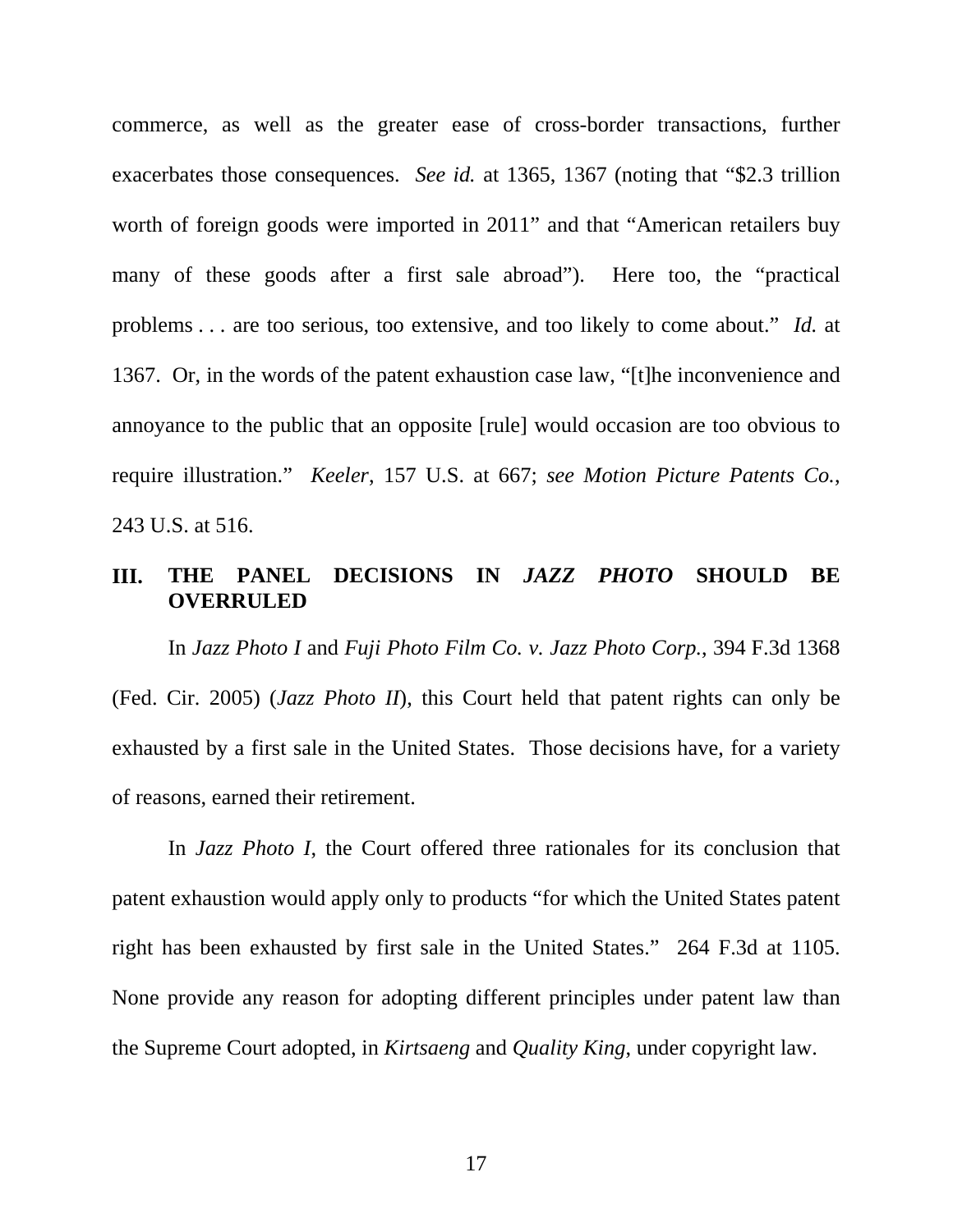*First*, the Court stated that "United States patent rights are not exhausted by products of foreign provenance." *Jazz Photo I*, 264 F.3d at 1105. But that is a *non sequitur*. The place of manufacture has no obvious connection to the place of sale. A product may be of "foreign provenance" (*i.e.*, manufactured overseas), but first sold in the United States—or of domestic "provenance" (*i.e.*, manufactured in the United States), but first sold outside the United States. *Cf. Quality King*, 523 U.S. at 138, 145 (copies were manufactured in the United States but first sold overseas).

*Second*, the Court explained that, "[t]o invoke the protection of the first sale doctrine, the authorized first sale must have occurred under the United States patent." *Jazz Photo I*, 264 F.3d at 1105. In *Jazz Photo II*, the Court elaborated that "foreign sales can never occur under a United States patent because the United States patent system does not provide for extraterritorial effect." 394 F.3d at 1376. But the question for decision was whether the U.S. patent laws give to U.S. patent holders certain rights *in the United States*, with respect to goods that have arrived *in the United States.* Neither answer to the exhaustion question would have involved any extraterritorial application of U.S. law—*i.e.*, the imposition of liability for conduct occurring outside the United States. Indeed, the Supreme Court summarily dismissed a virtually identical argument in *Quality King*. *See* 523 U.S. at 145 n.14 ("[T]he owner of goods lawfully made under the [Copyright] Act is entitled to the protection of the first sale doctrine in an action in a United States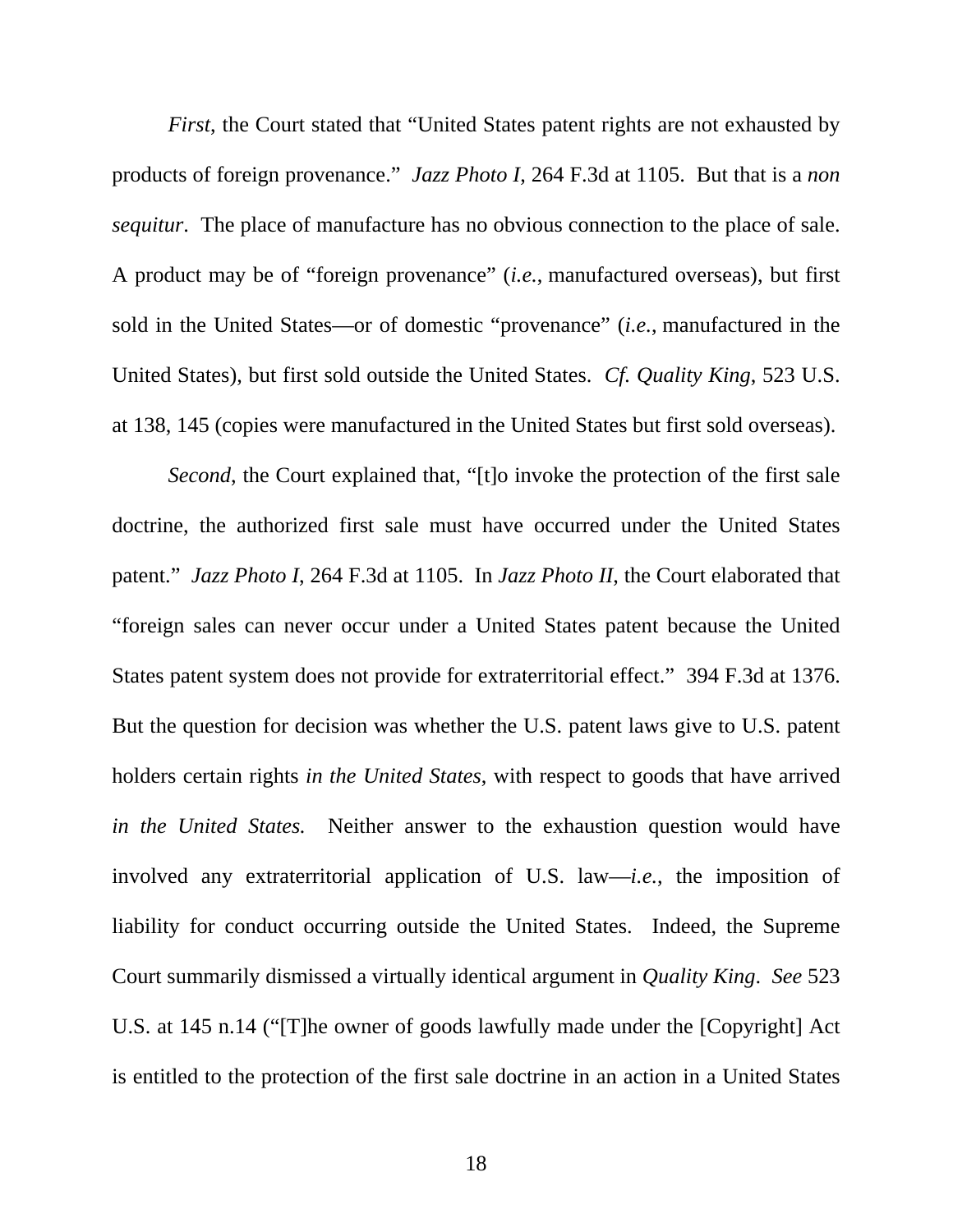court even if the first sale occurred abroad" and "[s]uch protection does not require the extraterritorial application of the Act."); *cf. Quanta*, 553 U.S. at 632 n.6 (explaining that products can "practic[e] the patent" "outside the country" even though there would be no infringement). *Kirtsaeng* eliminated any doubt, by holding unequivocally that a copy made outside the United States *can* be made "under" the Copyright Act, 133 S. Ct. at 1358-60—even though it is well established that the Copyright Act does not apply outside the United States. *See, e.g.*, *United Dictionary Co. v. G. & C. Merriam Co.*, 208 U.S. 260, 264-65 (1908); 4 Melville B. Nimmer & David Nimmer, *Nimmer on Copyright* § 17.02, at 17-19 (Matthew Bender rev. ed. 2009).

*Third*, the *Jazz Photo I* panel cited *Boesch* for the proposition that "a lawful foreign purchase does not obviate the need for license from the United States patentee before importation into and sale in the United States." 264 F.3d at 1105. That is an accurate summary of the holding in *Boesch*, but it does not support the Court's conclusion. As discussed above, the foreign sale was "lawful" overseas (in that it was permitted by German law), but it was not authorized by the United States patent holder. For that reason, and not because of where the sale occurred, the patent exhaustion doctrine did not immunize importation or subsequent sales.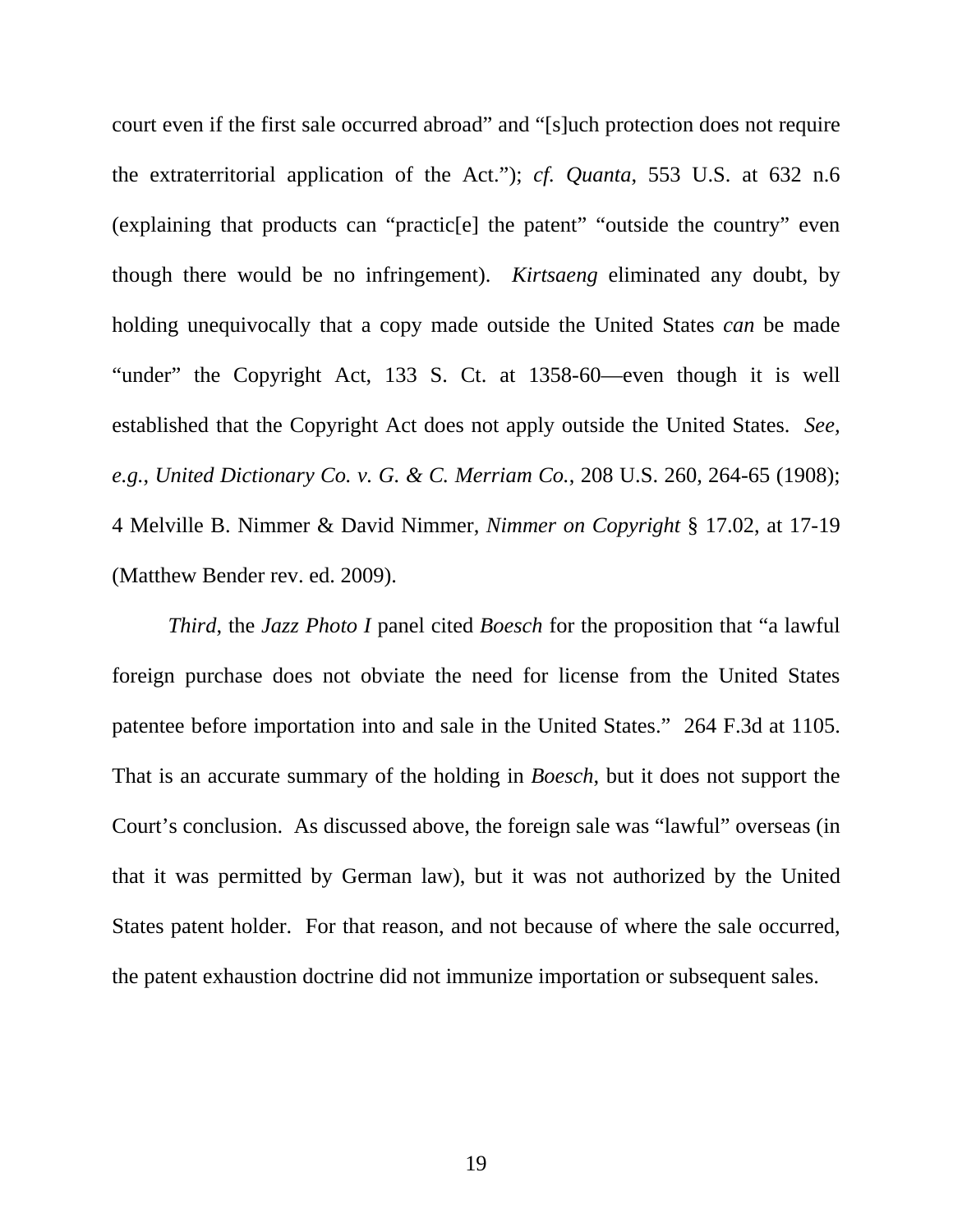Whether or not correct when decided, intervening Supreme Court decisions leave no doubt that the *Jazz Photo* decisions cannot be given continuing force on the subject of patent exhaustion.

# **IV. PUBLIC POLICY CONSIDERATIONS PROVIDE NO REASON TO DEPART FROM TRADITIONAL PATENT EXHAUSTION PRINCIPLES**

A number of policy arguments have been made in favor of retaining the *Jazz Photo* rule. Several of those arguments have already been rejected by intervening decisions of the Supreme Court and the others fail on their own terms.

First, some have argued that exhaustion should not attach after an overseas sale because the patentee has not received any benefit *from the U.S. patent*. That assumption is flawed and circular. The price a patentee can charge reflects whatever rights the purchaser receives, so if exhaustion law gives the purchaser the right to bring the goods into the United States, that value will be reflected in the price. In *Quanta*, the patentee and its amici contended vigorously that the price Intel paid for the right to make and sell microchip components did not fairly reflect the value of the invention as implemented in downstream products. The Supreme Court was not persuaded, noting that an authorized sale exhausts the patent and the patentee must take its reward at that time. Or, as this Court recently explained, "a patentee has a choice as to how to secure its reward." *LifeScan*, 734 F.3d at 1375. But once "a patentee unconditionally parts with ownership of an article, it cannot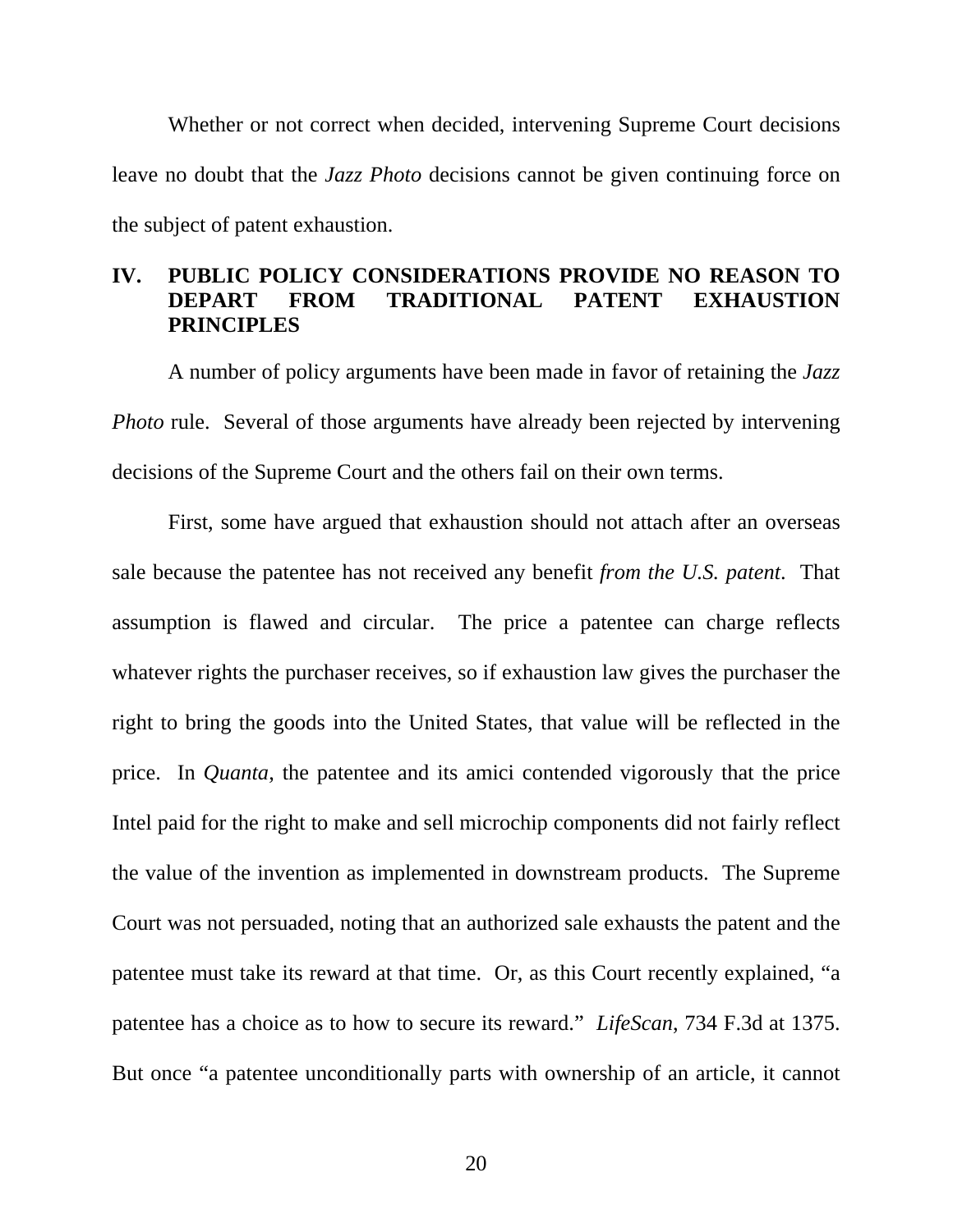later complain that the approach that it chose results in an inadequate reward and that therefore ordinary principles of patent exhaustion should not apply." *Id.* 

Second, Lexmark has expressed concern about the impact "an international exhaustion regime would have for low-income countries, whose consumers likely could not afford a single worldwide price." Lexmark Panel Br. 54 & n.17. The same argument was made and rejected in *Kirtsaeng*—and it is no more persuasive here. *See* 133 S. Ct. at 1370; *id.* at 1390 n.27 (Ginsburg, J., dissenting) (noting that "the ability to prevent importation of foreign-made copies encourages copyright owners . . . to offer copies of their works at reduced prices to consumers in less developed countries who might otherwise be unable to afford them"). As even the dissent in *Kirtsaeng* recognized, "[i]nternational exhaustion subjects copyrightprotected goods to competition from lower priced imports and, to that extent, benefits [American] consumers." *Id.* at 1384 (Ginsburg, J., dissenting). Sellers of patented goods may charge different prices in different places just like sellers of unpatented goods, and subject to the same limitations—most importantly, the risk that resale arbitrage may erode the effectiveness of the scheme. As with copyright, there is no "basic principle" of patent law suggesting that patentees are entitled to "divide markets" or "charge different purchasers different prices" in a manner that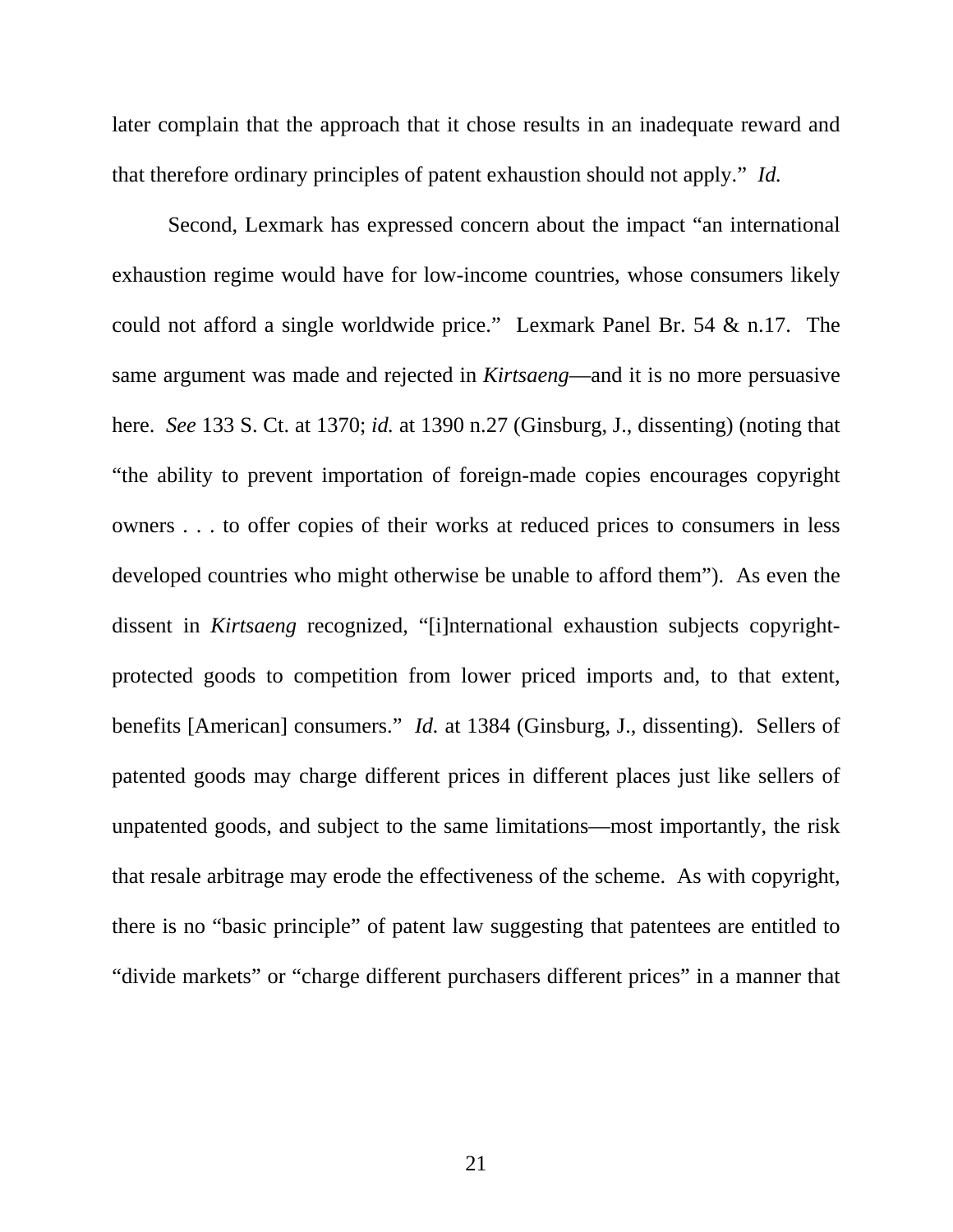is immune from those ordinary commercial forces facing all sellers. *Id.* at 1370- 71.5

In any event, a consistent and non-geographic exhaustion doctrine does not prevent patent owners from seeking to limit resale, importation, or arbitrage—it just prevents those consequences from occurring in the dark, by default. Exhaustion requires patent owners to be up front and obtain actual, contractually enforceable promises from purchasers. *See Keeler*, 157 U.S. at 666 (noting that the question "[w]hether a patentee may protect himself and his assignees by special contracts brought home to the purchasers" was not before the Court, but "such a question" would "obvious[ly] . . . arise as a question of contract, and not as one under the inherent meaning and effect of the patent laws"). Qualcomm, in its amicus brief, explained to the Supreme Court in *Quanta* that it authorized its manufacturing licensees to sell chips only to purchasers that had previously signed an agreement with Qualcomm, making various promises about their own use or resale of the chips. Brief of Qualcomm Inc. as Amicus Curiae in Support of Respondent at 7-10, *Quanta*, 553 U.S. 617 (2008) (No. 06-937), 2007 U.S. S. Ct. Briefs LEXIS 1927, at \*9-13. A sale to anyone else would be unauthorized, and

 $\overline{a}$ 

22

 $5$  If anything, arguments in favor of market segmentation were considerably stronger in the copyright context given the hypothetical set forth in *Quality King*  and the related legislative history. *See Kirtsaeng*, 133 S. Ct. at 1368 (discussing "dictum" in *Quality King*); *id.* at 1380-83 (Ginsburg, J., dissenting) (discussing legislative history).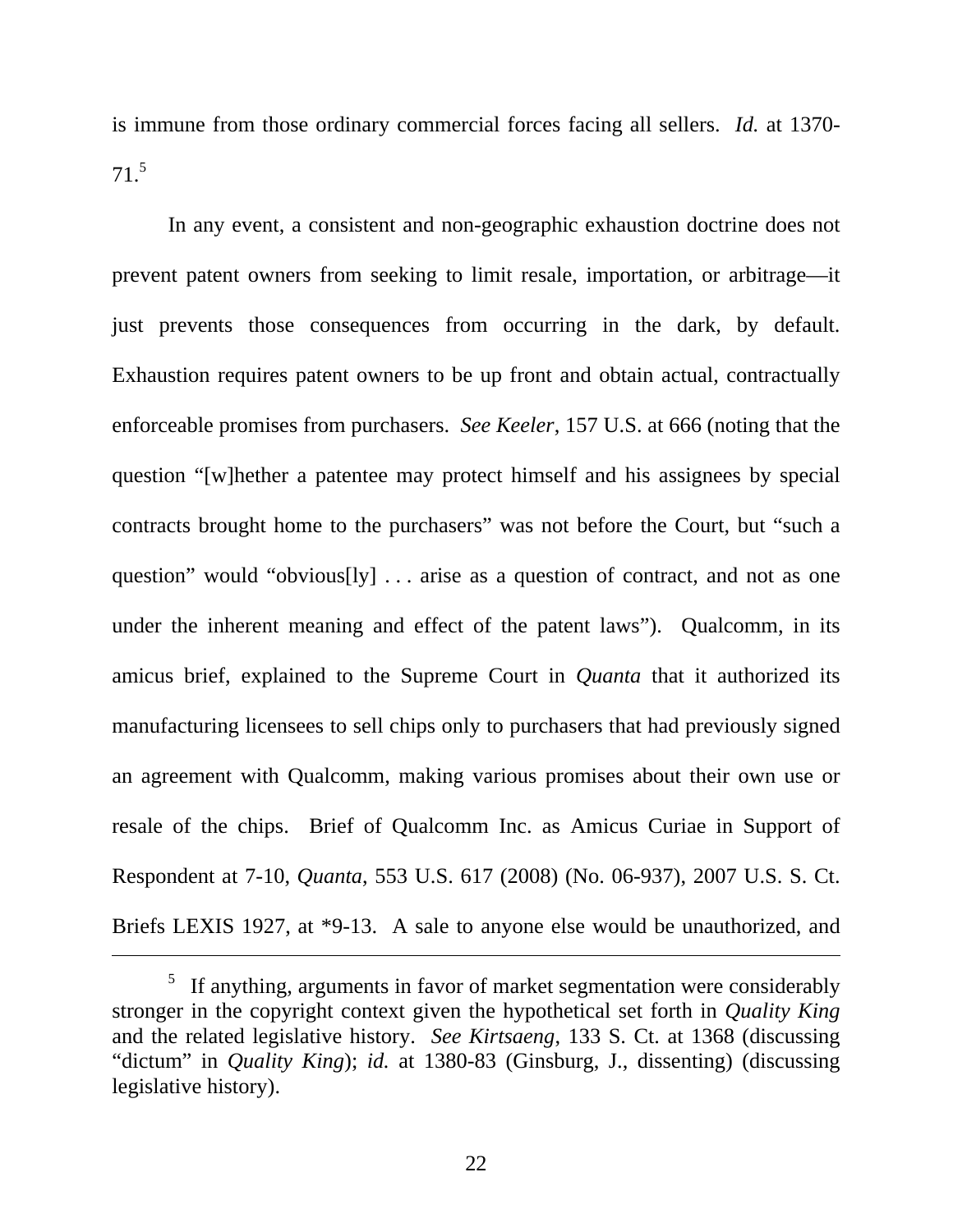would not exhaust the patent. And a violation of the agreed terms could subject the purchaser to suit for breach. Lexmark similarly could insist that purchasers sign contracts agreeing to use ink jet cartridges only in certain geographic regions, and to resell only to persons who agree to do likewise. Of course, Lexmark would have to comply with all of the usual rules of contract law, including actual offerand-acceptance, and would be limited to contract (rather than patent) damages.

Patent owners who want to achieve a similar result through *the patent laws*, by limiting the exhaustive effect of an authorized sale, are seeking judicial assistance in sending goods out into the stream of commerce burdened by potential infringement suits that downstream purchasers have no reason to expect and may have no fair opportunity to avoid. The patent owner can lurk in the background while potentially infringing products move throughout the world, and then emerge and demand a royalty effectively measured by the downstream purchasers' sunk costs or desire to avoid litigation, rather than by the *ex ante* value of the patent. This is precisely the "inconvenience and annoyance to the public" that the Supreme Court anticipated and condemned in the foundational patent exhaustion precedents more than a century ago. *Keeler*, 157 U.S. at 667.

### **V.** *MALLINCKRODT* **SHOULD ALSO BE OVERRULED**

Others will address these issues in greater depth, but for similar reasons *Mallinckrodt* should also be overruled. As numerous commentators have pointed

23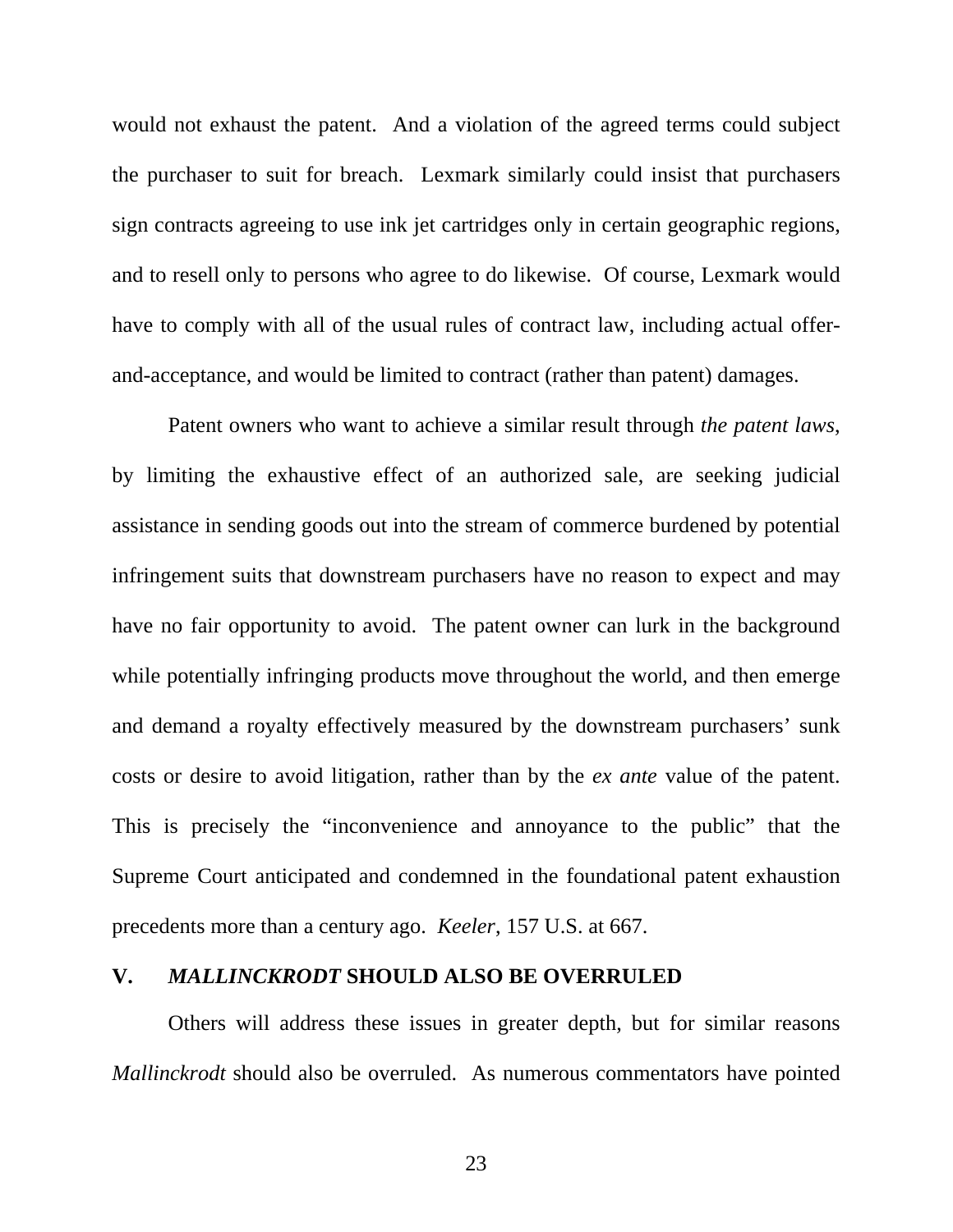out, *Mallinckrodt* essentially resurrected the rule of *Henry v. A.B. Dick Co.*, 224 U.S. 1 (1912), which the Supreme Court overruled almost a hundred years ago—observing that the unfortunate deviation from sound exhaustion principles had proved to be a "perfect instrument of favoritism and oppression" by patentees in the half-decade that it was briefly tolerated. *Motion Picture Patents Co.*, 243 U.S. at 515-18.

The *Mallinckrodt* decision rests on several important misconceptions. First, it derives a principle that a sale may carry "conditions" enforceable against purchasers from cases holding that a manufacturing *license* may impose limits or conditions on the licensee's right to make and sell under the license. *See, e.g., Bement v. Nat'l Harrow Co.*, 186 U.S. 70, 91 (1902); *United States v. Gen. Elec. Co.*, 272 U.S. 476, 489-90 (1926); *Gen. Talking Pictures Corp. v. W. Elec. Co.*, 304 U.S. 175, 181 (1938). But that does not follow. Just as a patent owner who manufactures its own product may decide to whom it will sell, a patent owner may (within limits imposed by antitrust and misuse law) tell its licensees which customers they may sell to—and may enforce knowing violations of such restrictions through infringement suits. But no one can *sell* a patented article, with authority from the patent owner, without triggering exhaustion.

Second, *Mallinckrodt* distinguishes the Supreme Court's patent exhaustion cases by suggesting that the post-sale "conditions" were invalidated because they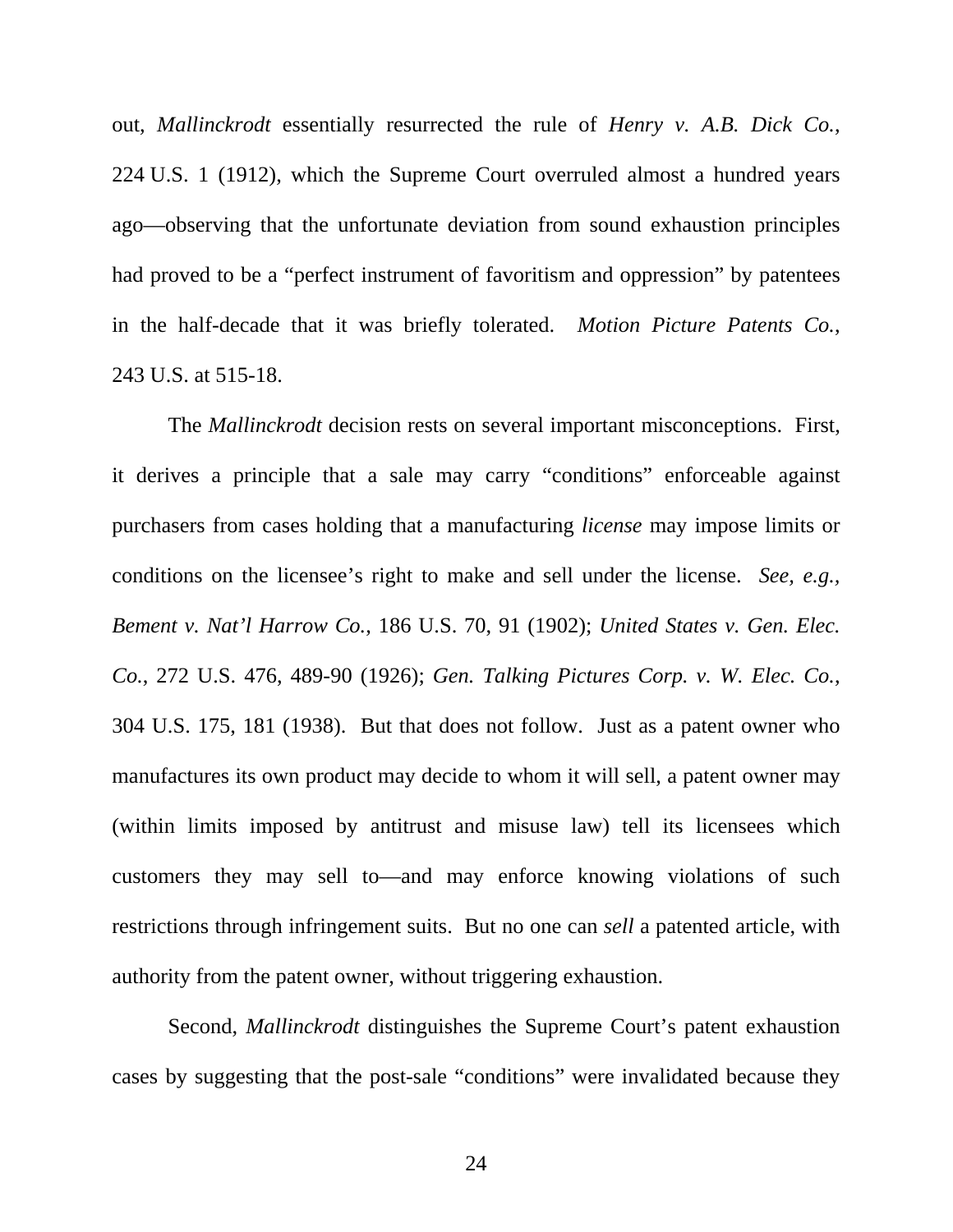were anticompetitive, and that the Court's discussion of exhaustion was dicta. 976 F.2d at 708. But "[w]hen the *Mallinckrodt* panel says that this is dictum, it is merely saying in a peculiar manner that it does not like the Supreme Court's reasoning and thinks that the Court should have held something else—that it should have reached its end result by a different conceptual route." Richard H. Stern, *The Unobserved Demise of the Exhaustion Doctrine in U.S. Patent Law:*  Mallinckrodt v. Medipart, 15 Eur. Intell. Prop. Rev. 460, 465 (1993). The idea that post-sale "conditions" are fairly within the patent monopoly unless they are anticompetitive also turns the relationship between patent and antitrust law upside down. Rights genuinely conferred by the Patent Act are generally exempt from antitrust scrutiny. *See* James B. Kobak, Jr., *Contracting Around Exhaustion: Some Thoughts About the CAFC's* Mallinckrodt *Decision*, 75 J. Pat. & Trademark Off. Soc'y 550, 560-61 (1993).

Third, the *Mallinckrodt* opinion misunderstands language in some of the old cases like *Mitchell v. Hawley* that "[s]ales of the kind may be made by the patentee with or without conditions, as in other cases." 83 U.S. (16 Wall.) 544, 548 (1873). As the United States explained to the Supreme Court in *Quanta*, at the time *Mitchell* was decided a "'conditional sale'" was an "agreement to sell," in which a party does not convey title to the buyer until performance of a condition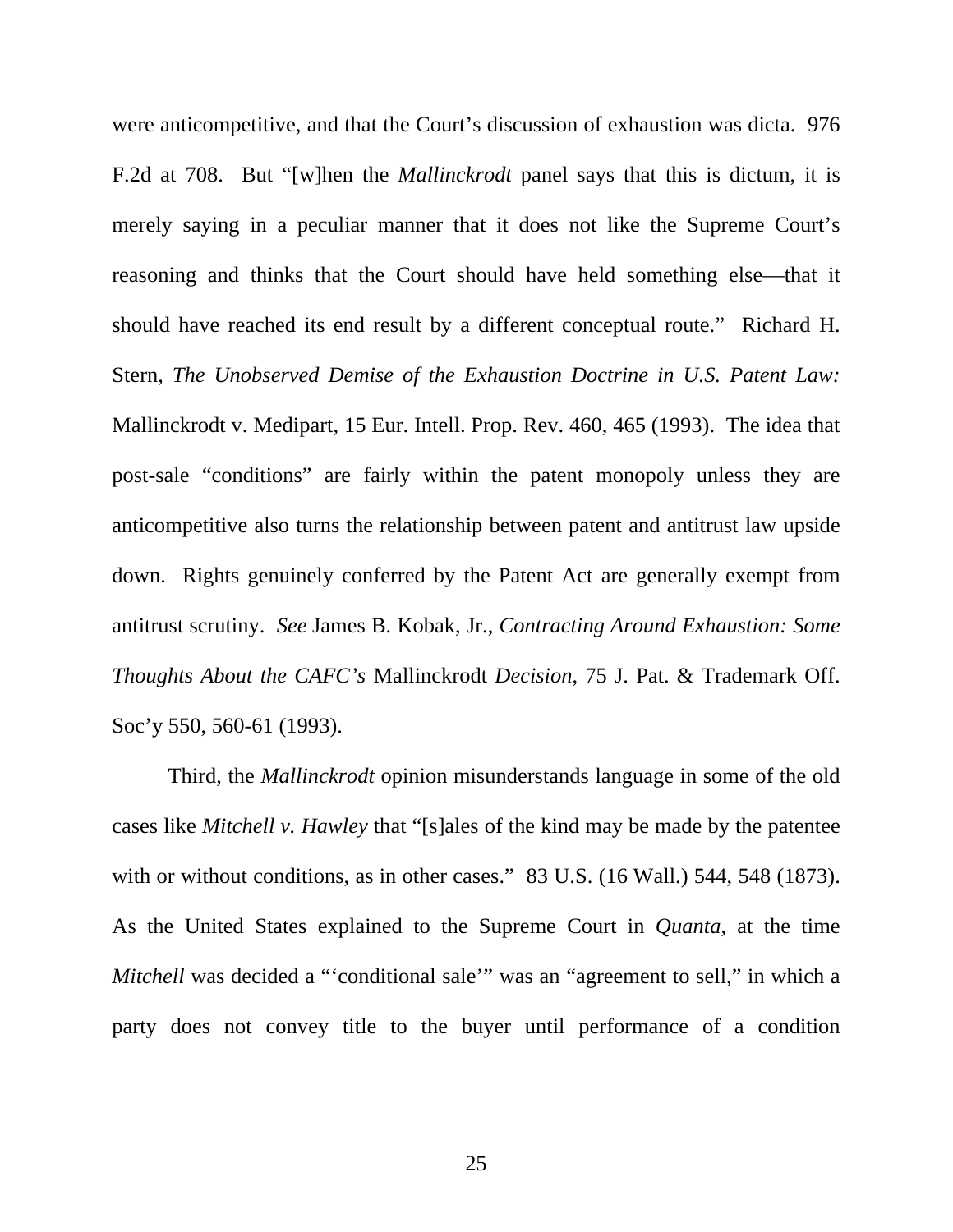precedent.<sup>6</sup> Brief of the United States as Amicus Curiae Supporting Petitioners at 20-21 & n.8, *Quanta*, 553 U.S. 617 (2008) (No. 06-937), 2007 U.S. S. Ct. Briefs LEXIS 2124, at \*32-34 & n.8. "Conditional sales" language did not authorize the enforcement of "conditions" *after* the sale—which would have been inconsistent with the actual holdings in the classic patent exhaustion cases. *Mitchell* emphasized that patentees can engage in "conditional sales" only in the "same manner as if dealing with property of any other kind," 83 U.S. at 548, making clear that a patent confers no special rights inconsistent with ordinary property law which, of course, has never permitted sellers to impose and enforce servitudes running with chattels.

 <sup>6</sup> *See also, e.g.*, *Harkness v. Russell*, 118 U.S. 663, 666 (1886) (a conditional sale is "a mere agreement to sell upon a condition, to be performed"); *Fosdick v. Schall*, 99 U.S. (9 Otto) 235, 250-51 (1879) (a conditional sale is one "'with a right of rescission on the part of the vendor in case the purchaser shall fail in payment of his installments'" (citation omitted)). Title vests, and the sale becomes "absolute," only upon the occurrence of a condition precedent. *See, e.g.*, *Conway's Ex'rs v. Alexander*, 11 U.S. (7 Cranch) 218, 240-41 (1812) (a deed with an option to repurchase was a conditional sale, which became absolute once the option period expired); *Southard v. Russell*, 57 U.S. (16 How.) 547, 566 (1854) (transaction could either be "a conditional sale to become absolute on the failure to refund the purchase-money within the time, or a security for the loan of money"); *Albright v. Teas*, 106 U.S. 613, 617 (1883) (party could not sue for patent infringement because he had sold "all his title and interest in the inventions covered by his patents" making "[t]he transfer . . . absolute and unconditional"); *Bailey v. Baker Ice Mach. Co.*, 239 U.S. 268, 271 (1915) (in a conditional sale the vendor remains the owner, subject to the vendee's right to acquire the title by complying with the stipulated condition, while in an absolute sale, the vendee immediately becomes the owner, subject to any lien created by the mortgagee).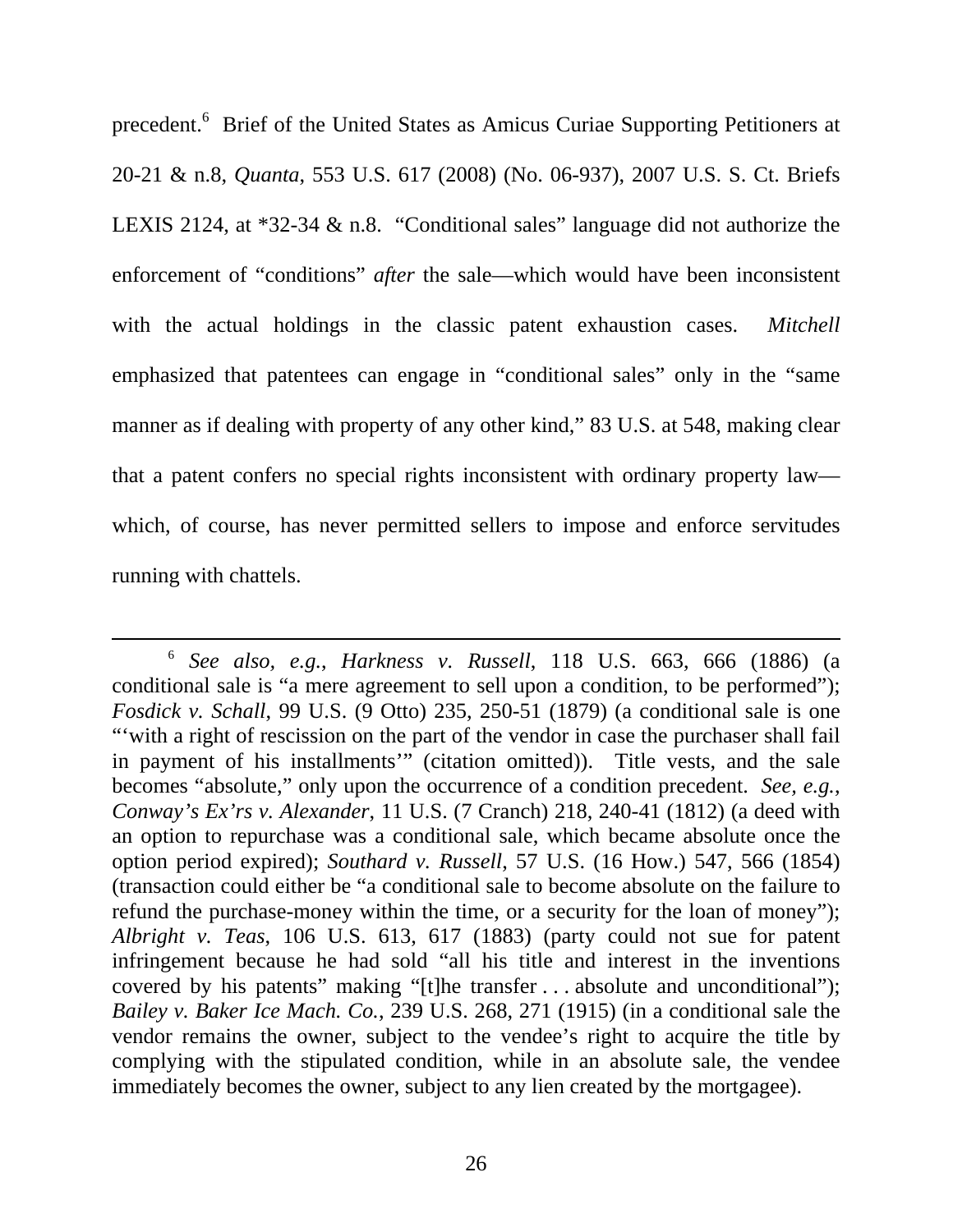Fourth, *Mallinckrodt* suggested that its holding was consistent with "the rule of contract law that sale may be conditioned," and that absent some limitation imposed by antitrust or misuse law "private parties retain the freedom to contract concerning conditions of sale." 976 F.2d at 708. The Court failed, however, to acknowledge the actual requirements and limits of contract law. In a footnote, *id.* at 707 n.6, *Mallinckrodt* acknowledges the care the Supreme Court took to distinguish potential contract remedies in *Keeler*, but declines to follow the Supreme Court's actual holding by suggesting that patent remedies should also be available. *Cf. Quanta*, 553 U.S. at 637 n.7 (similarly emphasizing that the patentee may have contract rights even though patent remedies are unavailable).

Finally, the *Mallinckrodt* decision collapses the important distinction between patent exhaustion and the separate doctrine of "implied license"—which presumptively gives purchasers the right to use the product in any way the parties might reasonably contemplate, but can be disclaimed. *See Hewlett-Packard Co. v. Repeat-O-Type Stencil Mfg. Corp.*, 123 F.3d 1445, 1451 (Fed. Cir. 1997). Exhaustion is not a matter of license but of the legal effect of a sale. It cannot be disclaimed, but it conveys a narrower set of rights—including the right to resell the product and to use it for its only commercially reasonable use. *See, e.g., Quanta*, 553 U.S. at 630-35, 637 (noting that "the question whether third parties received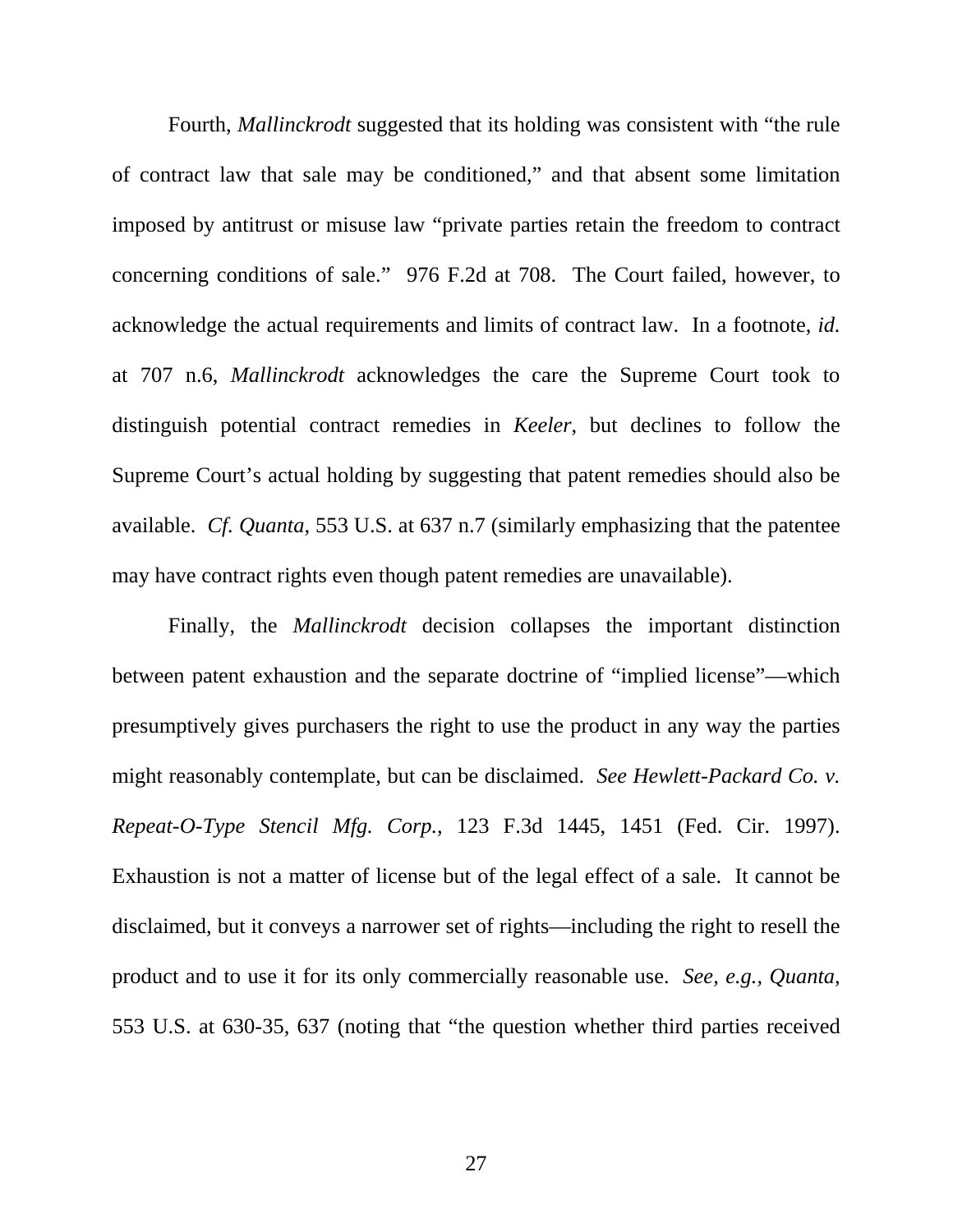implied licenses is irrelevant because Quanta asserts its right to practice the patents based not on implied license but on exhaustion").

# **CONCLUSION**

The en banc Court should overrule the panel decisions in *Jazz Photo* and

*Mallinckrodt*.

June 19, 2015 Respectfully submitted,

/s/ *Matthew J. Moore*  Matthew J. Moore J. Scott Ballenger Melissa Arbus Sherry LATHAM & WATKINS LLP 555 Eleventh Street, NW, Suite 1000 Washington, DC 20004 Tel: (202) 637-2200 Fax: (202) 637-2201

*Counsel for Amici Curiae*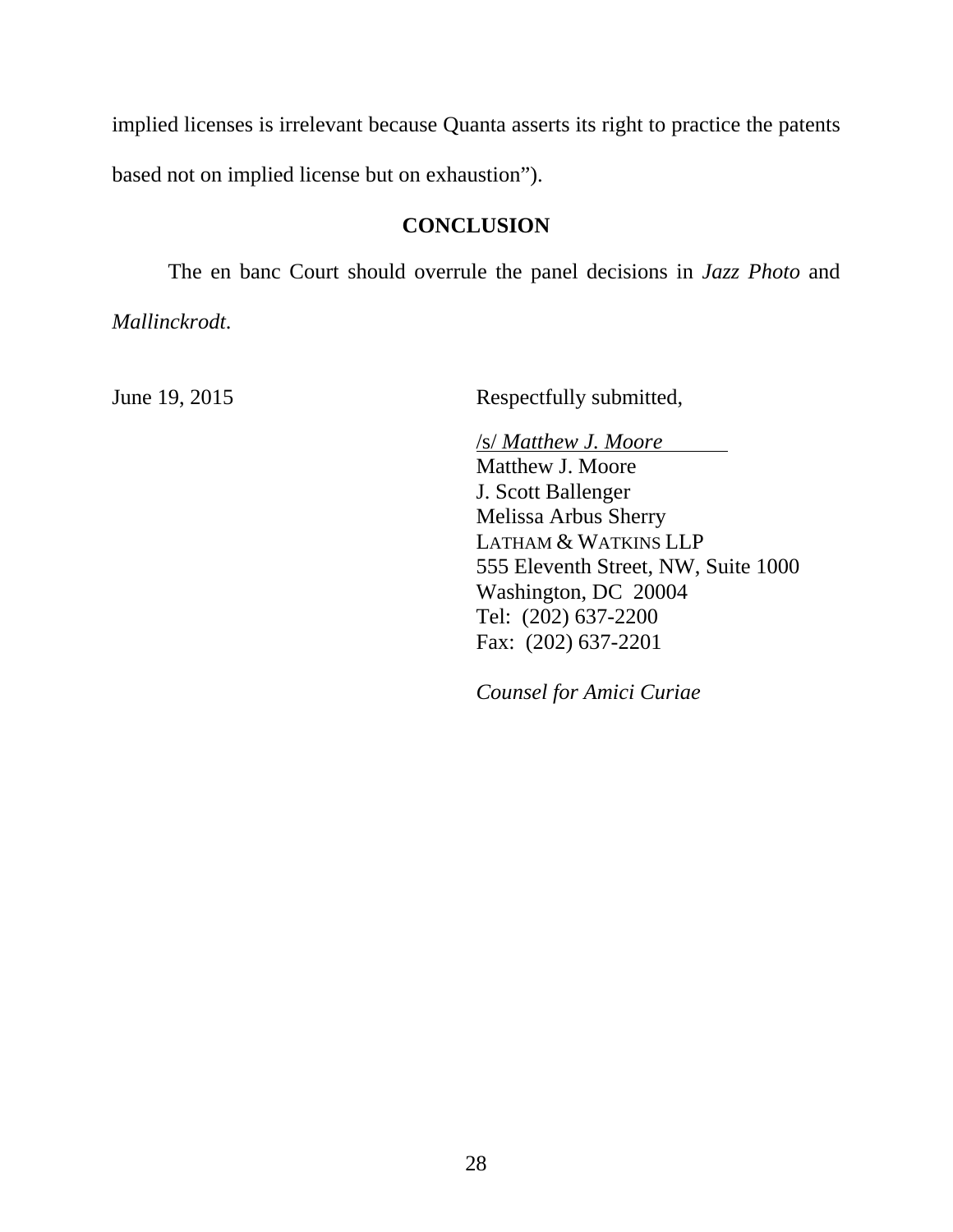### **CERTIFICATE OF SERVICE**

I hereby certify that on June 19, 2015, I caused a copy of the foregoing Brief for Costco Wholesale Corporation and Retail Litigation Center, Inc. as Amici Curiae Supporting Defendant-Appellant to be served by electronic means through the Court's CM/ECF system on counsel for all parties, who are registered CM/ECF users.

I further certify that this same day hard copies of the foregoing were served via U.S. mail, postage prepaid, upon the following counsel who are not registered CM/ECF users:

Frederick M. Abbott Florida State University College of Law 425 West Jefferson Street Tallahassee, FL 32301

Margreth Barrett University of California - Hastings College of Law PO Box 347 The Sea Ranch, CA 95497

> /s/ *Matthew J. Moore*  Matthew J. Moore